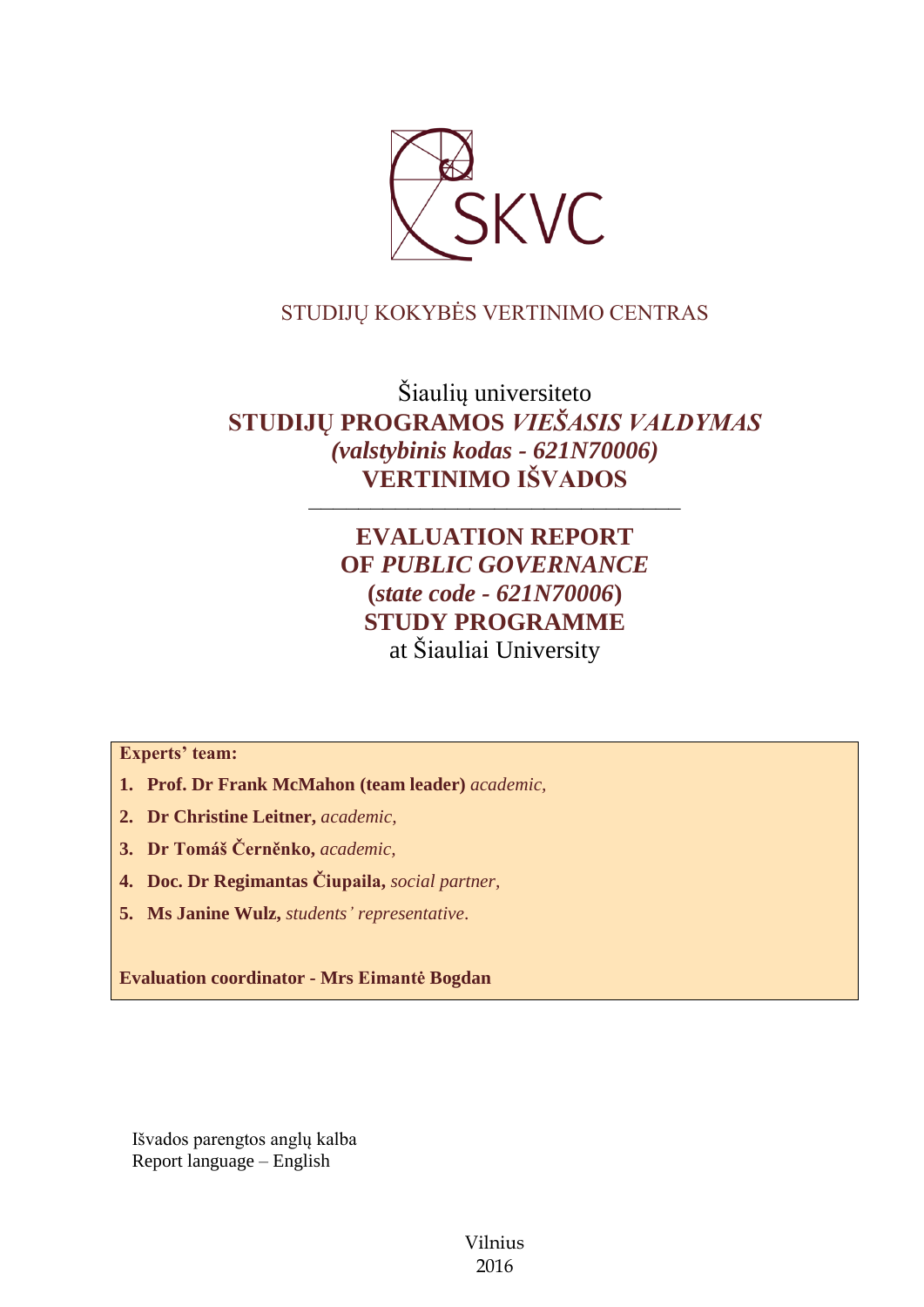## **DUOMENYS APIE ĮVERTINTĄ PROGRAMĄ**

| Studijų programos pavadinimas                           | <i>Viešasis valdymas</i>            |
|---------------------------------------------------------|-------------------------------------|
| Valstybinis kodas                                       | 621N70006                           |
| Studijų sritis                                          | Socialiniai mokslai                 |
| Studijų kryptis                                         | Viešasis administravimas            |
| Studijų programos rūšis                                 | Universitetinės studijos            |
| Studijų pakopa                                          | antroji                             |
| Studijų forma (trukmė metais)                           | Nuolatinė $(1,5)$ ; ištęstinė $(2)$ |
| Studijų programos apimtis kreditais                     | 90                                  |
| Suteikiamas laipsnis ir (ar) profesinė<br>kvalifikacija | Viešojo administravimo magistras    |
| Studijų programos įregistravimo data                    | 2012-03-02                          |

## **INFORMATION ON EVALUATED STUDY PROGRAMME**

–––––––––––––––––––––––––––––––

| Title of the study programme.                          | Public governance                   |
|--------------------------------------------------------|-------------------------------------|
| State code                                             | 621N70006                           |
| Study area                                             | <b>Social Sciences</b>              |
| Study field                                            | Public administration               |
| Type of the study programme                            | University studies                  |
| Study cycle                                            | second                              |
| Study mode (length in years)                           | Full-time $(1,5)$ ; part-time $(2)$ |
| Volume of the study programme in credits               | 90                                  |
| Degree and (or) professional qualifications<br>awarded | Master of Public administration     |
| Date of registration of the study programme            | 02-03-2012                          |

© Studijų kokybės vertinimo centras

The Centre for Quality Assessment in Higher Education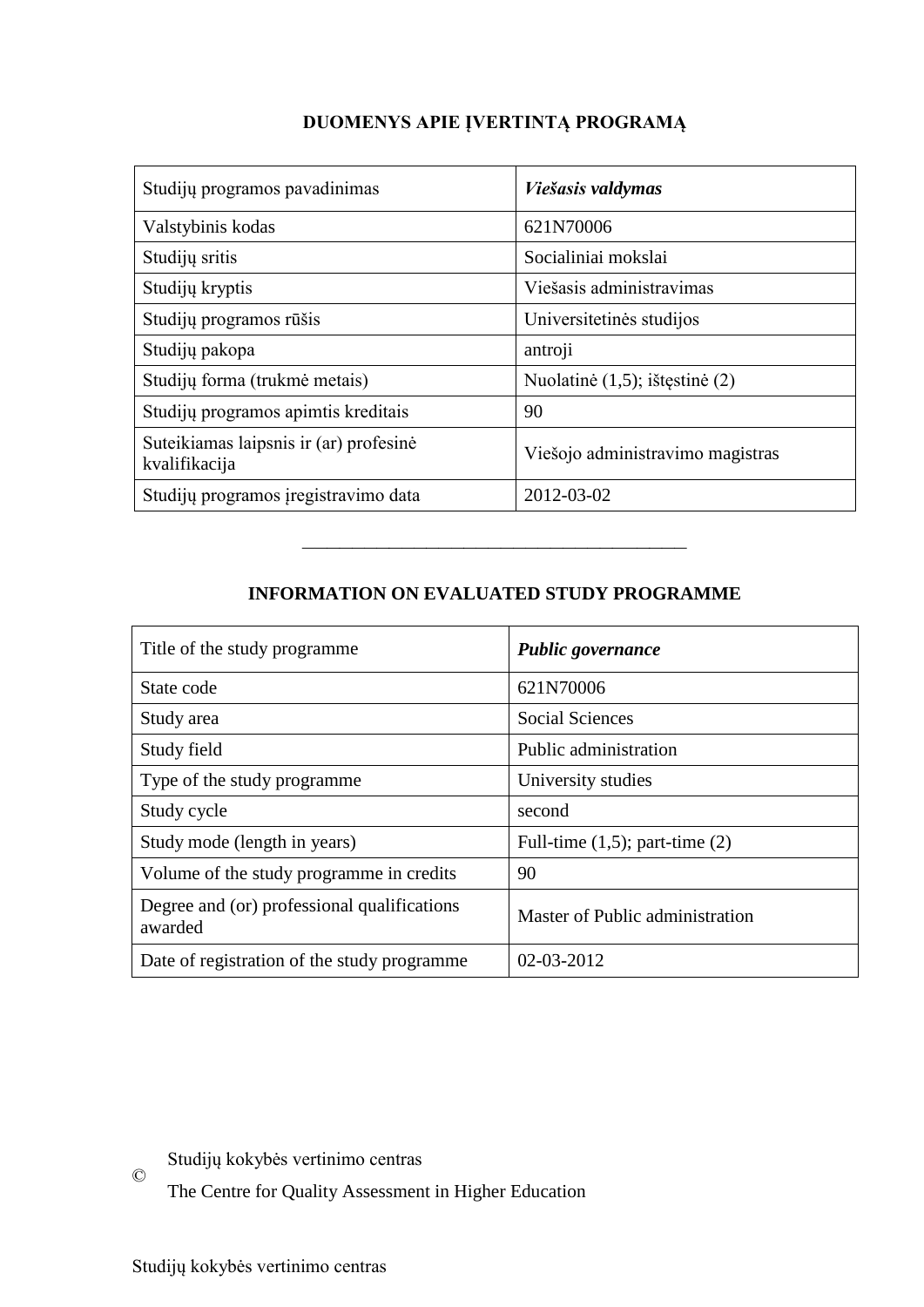| 1.1.                                                                        |  |
|-----------------------------------------------------------------------------|--|
| 1.2.                                                                        |  |
| Background of the HEI/Faculty/Study field/ Additional information 4<br>1.3. |  |
| 1.4.                                                                        |  |
|                                                                             |  |
|                                                                             |  |
|                                                                             |  |
|                                                                             |  |
|                                                                             |  |
|                                                                             |  |
|                                                                             |  |
|                                                                             |  |
|                                                                             |  |
|                                                                             |  |
|                                                                             |  |

# **CONTENTS**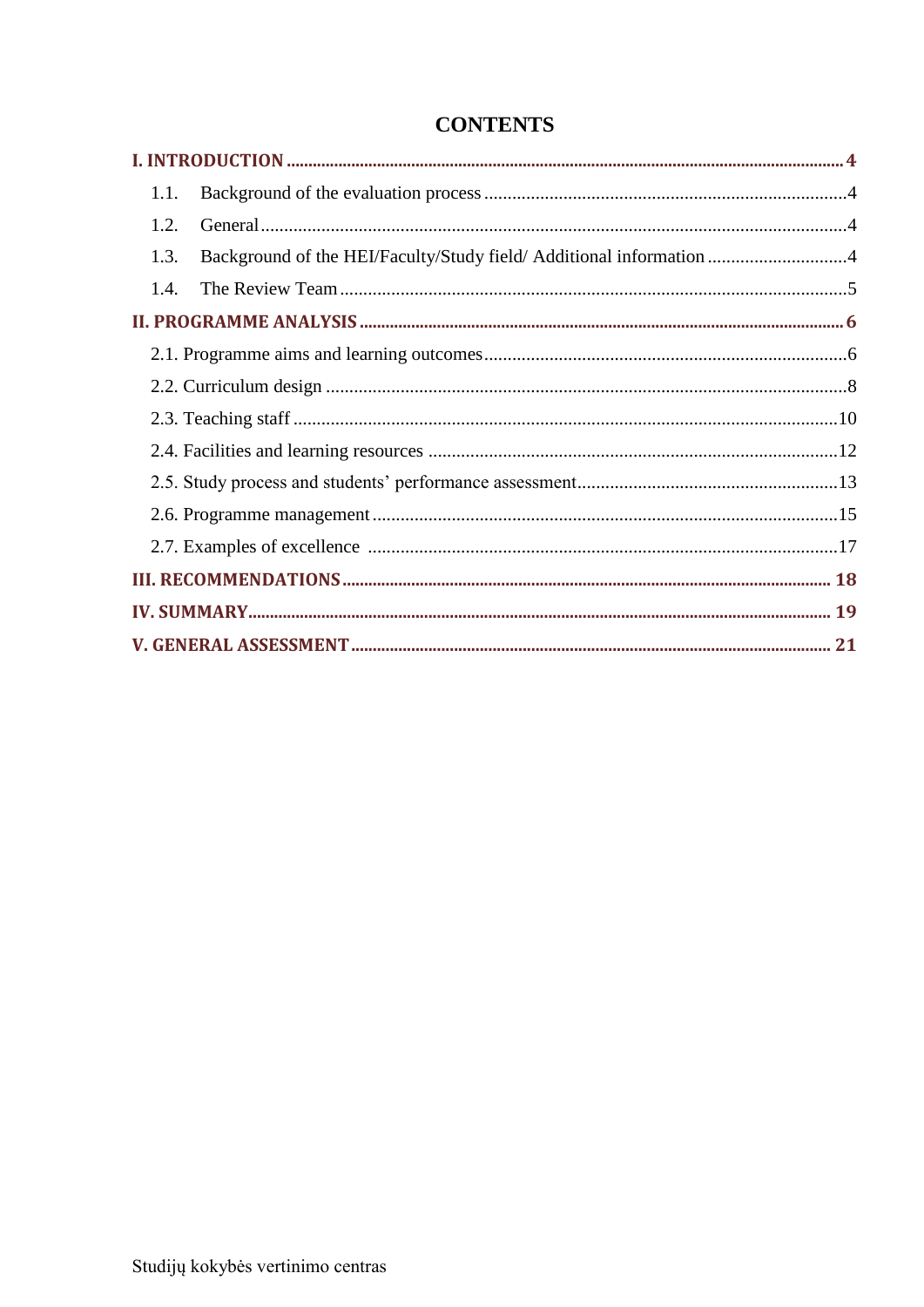#### <span id="page-3-0"></span>**I. INTRODUCTION**

#### <span id="page-3-1"></span>*1.1. Background of the evaluation process*

The evaluation of on-going study programmes is based on the **Methodology for evaluation of Higher Education study programmes,** approved by Order No 1-01-162 of 20 December 2010 of the Director of the Centre for Quality Assessment in Higher Education (hereafter – SKVC).

The evaluation is intended to help higher education institutions to constantly improve their study programmes and to inform the public about the quality of studies.

The evaluation process consists of the main following stages: *1) self-evaluation and selfevaluation report prepared by Higher Education Institution (hereafter – HEI); 2) visit of the review team at the higher education institution; 3) production of the evaluation report by the review team and its publication; 4) follow-up activities.* 

On the basis of external evaluation report of the study programme SKVC takes a decision to accredit study programme either for 6 years or for 3 years. If the programme evaluation is negative such a programme is not accredited.

The programme is **accredited for 6 years** if all evaluation areas are evaluated as "very good" (4 points) or "good" (3 points).

The programme is **accredited for 3 years** if none of the areas was evaluated as "unsatisfactory" (1 point) and at least one evaluation area was evaluated as "satisfactory" (2 points).

The programme **is not accredited** if at least one of evaluation areas was evaluated as "unsatisfactory" (1 point).

#### <span id="page-3-2"></span>*1.2. General*

The Application documentation submitted by the HEI follows the outline recommended by the SKVC. Along with the self-evaluation report and annexes, the following additional documents have been provided by the HEI before, during and/or after the site-visit:

| 'NO. | Name of the document |
|------|----------------------|
|      |                      |
|      |                      |

#### <span id="page-3-3"></span>*1.3. Background of the HEI/Faculty/Study field/ Additional information*

Šiauliai University (hereinafter – ŠU) is a classical university which offers programmes at Bachelor, Master's and Doctoral level. The structure of ŠU has recently undergone change and now consists of three faculties, including the Faculty of Social Sciences, Humanities and Arts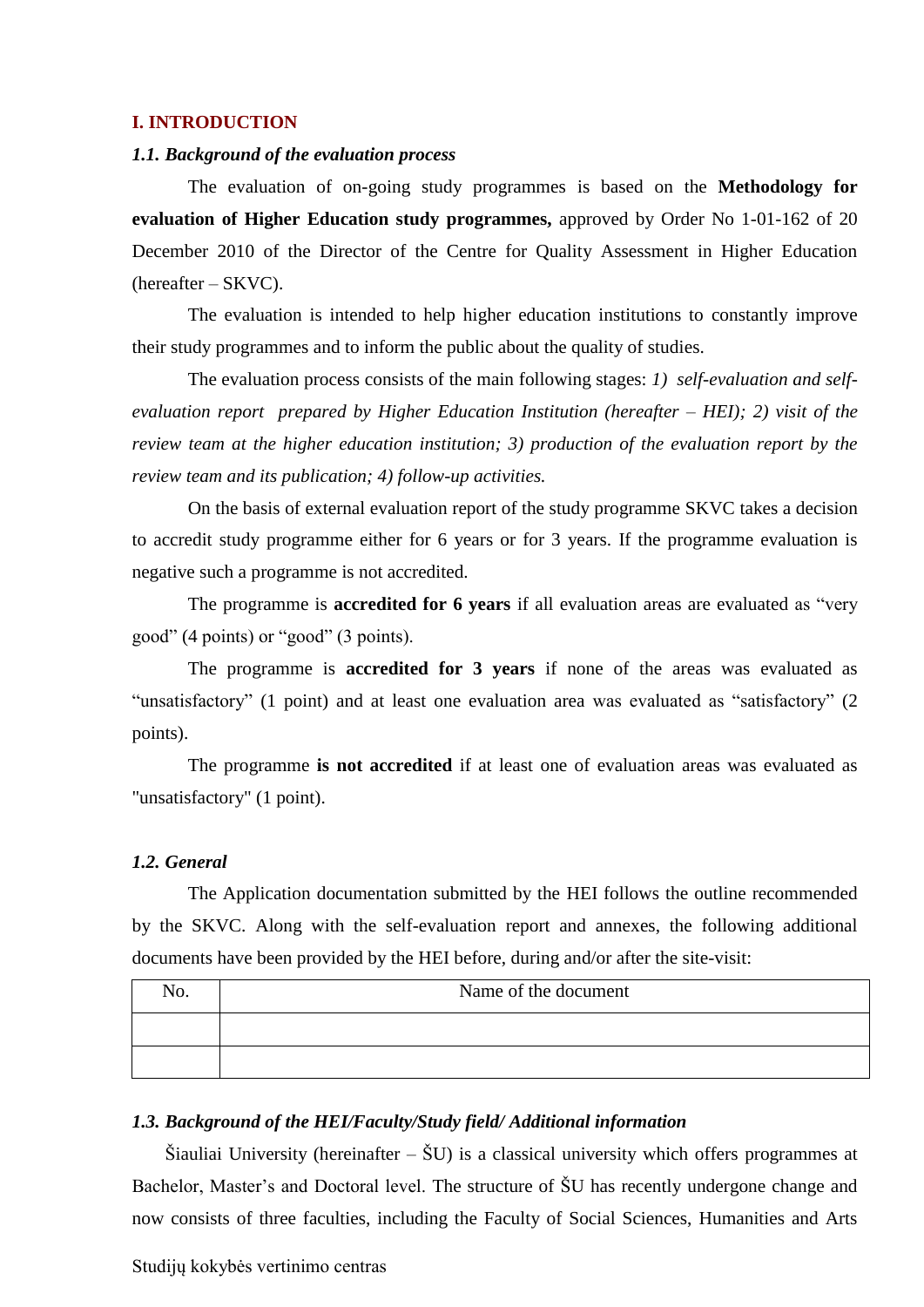which has seven departments. One of those departments is the Department of Public Administration in which the MA degree in Public Governance was developed in 2012. This is the first time that the programme has been evaluated. To prepare for the evaluation, a group was established in June 2015 consisting of teachers, students and social partners of the programme. All the relevant documents of the SER group are available on the ŠU Moodle website at <http://projektai.distance.su.lt/course/view.php?id=5>

It is stated in the SER that the programme is implemented in active cooperation with three university partners with whom a consortium agreement has been signed (Vytautus Magnus, Klaipėda University and Lithuanian University of Educational Science). Šiauliai University provides two Master's degrees in Public Administration, one a joint degree with Pardubice University in Czech Republic. Students of the Public Governance programme might want to choose modules of the joint degree programme (courses are offered in English) as electives. The Joint degree is the subject of a separate evaluation.

Although, it is claimed in the SER that there were student members of the group, the list of members on page 2 of the SER contains no students among the 13 listed members. It does, however, claim that the preliminary text of the SER was discussed with teachers, students, social partners and graduates (SER, paragraph 9). This was also confirmed in the discussion with the teachers and graduates at the site visit.

#### <span id="page-4-0"></span>*1.4. The Review Team*

The review team was completed according to *Description of experts' recruitment*, approved by order No. 1-01-151 of Acting Director of the Centre for Quality Assessment in Higher Education. The Review Visit to HEI was conducted by the team on *28/10/2016.*

- **1. Prof. Dr Frank McMahon (team leader)**, *academic,* Former Director of Academic Affairs, Dublin Institute of Technology and one of Ireland's Bologna Experts, Ireland
- **2. Dr Christine Leitner**, *academic,* Senior Adviser, Centre for Economics and Public Administration, UK
- 3. **Dr Tomáš Černěnko**, *academic*, Assistant Professor, University of Economics in Bratislava, Department of Public Administration and Regional Development, Slovakia
- **4. Assoc. Prof. Dr Regimantas Čiupaila,** *academic and social partner,* Vilnius Gediminas Technical University, Lithuania
- **5. Ms Janine Wulz**, *student member*, Vienna University, Austria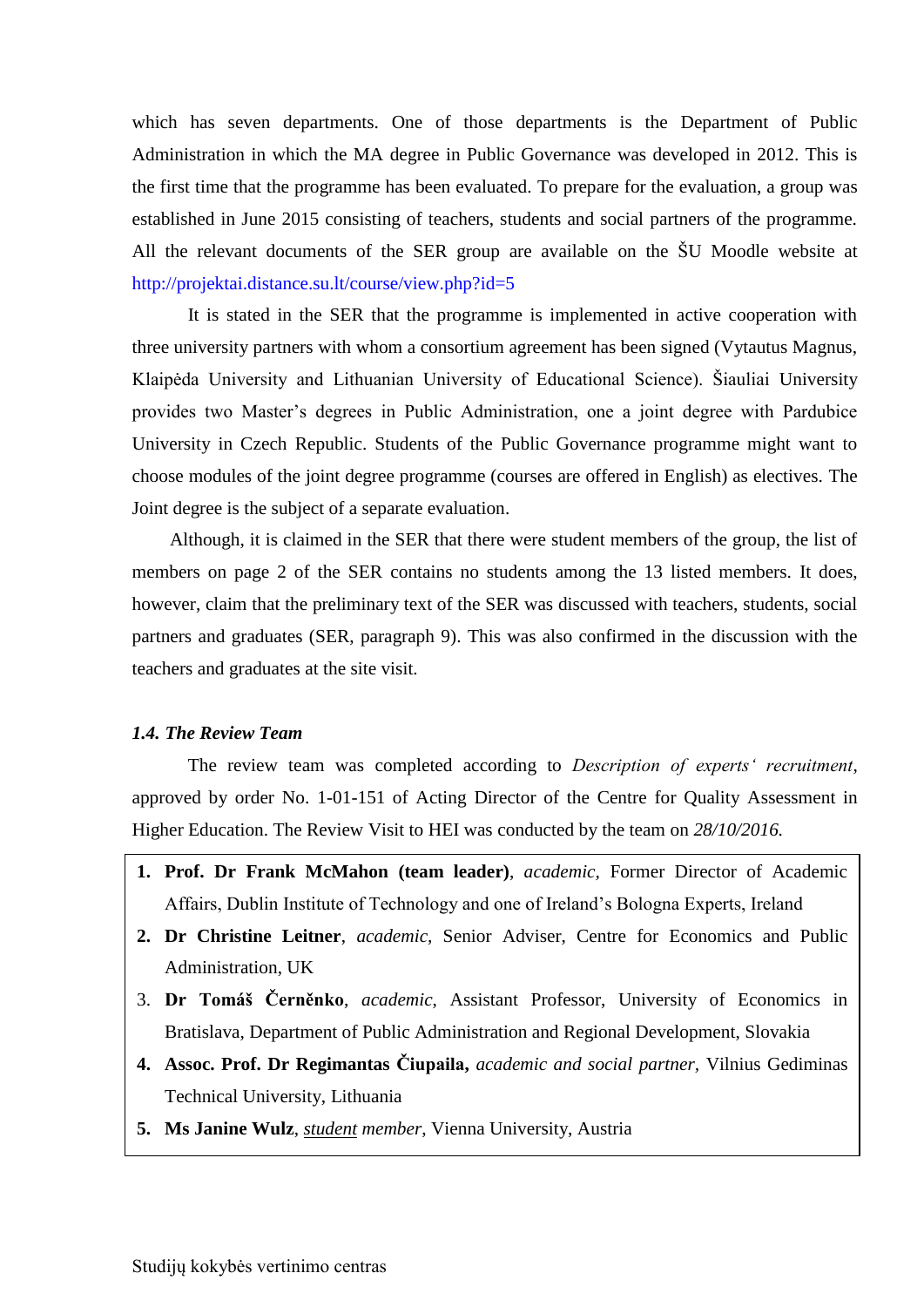## <span id="page-5-0"></span>**II. PROGRAMME ANALYSIS**

#### <span id="page-5-1"></span>*2.1. Programme aims and learning outcomes*

*Statements on evaluation of programme aims and learning outcomes according to the following criteria:*

 *the programme aims and learning outcomes are well defined, clear and publicly accessible;*

The programme aims and intended learning outcomes are very broad in scope, ranging from the ability to evaluate the effectiveness of public governance to the ability to carry out applied research independently to improve public governance and to become capable of collaborating flexibly involving experts and citizens. The aims and intended outcomes are compatible with the national descriptors of the study field of Public Administration issued by the Ministry of Education and Science in July 2015. The Selfevaluation report (hereinafter – SER) outlines the link between the recommendations for learning outcomes in the national descriptors of the study field of Public Administration and the programme's 11 intended learning outcomes (see Table 1, page 7 of SER).

The programme aims and learning outcomes are available on the university's website for all students and other interested parties to see. They are also made available on other relevant sites such as AIKOS as well as social media.

 *the programme aims and learning outcomes are based on the academic and/or professional requirements, public needs and the needs of the labour market;*

The Department of Public Administration has adopted an approach of seeking constant improvement and relevance of the programme. Other faculties contribute to the programme (modules, lecturers, etc.) to ensure its interdisciplinary nature. In 2014 the Department of Public Administration established the Council of Social Partners to better identify the needs required from the perspective of practice and potential employers. A number of suggestions of the Council have been incorporated in the programme *Public governance* including the decision to put a strong focus on the improvement of social abilities such as cooperation, teamwork, representation, consultation and decision making.

Students are encouraged to focus in their Master theses on problems relevant to the public administration where they work. Thus a strong link is created between theory and practice and organisations can see the value of upgrading the qualification of their staff.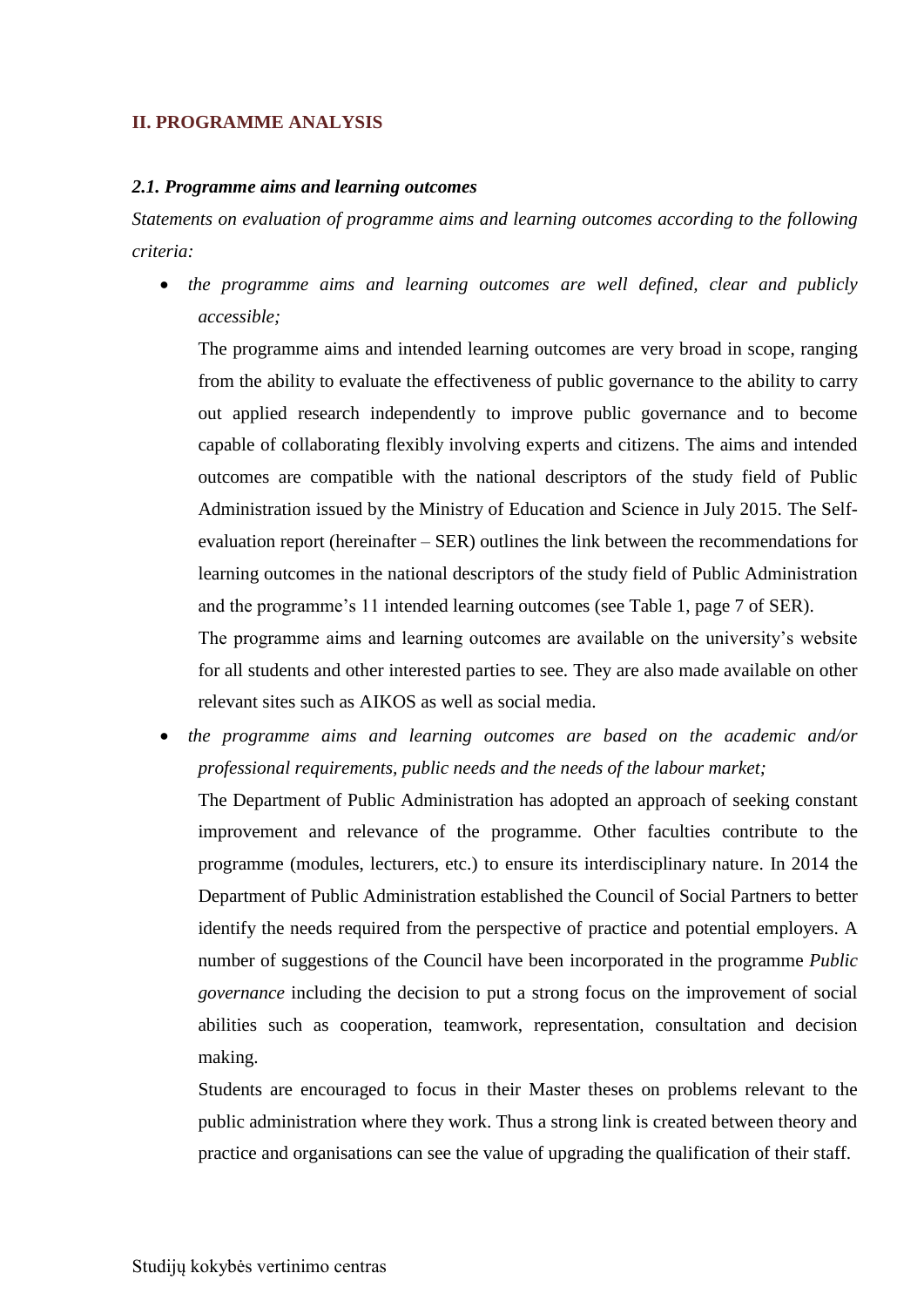*the programme aims and learning outcomes are consistent with the type and level of studies and the level of qualifications offered;*

The programme aims and learning outcomes are consistent with the type and level of studies (Master's degree) as defined in the descriptor of the study field Public Administration approved by the Minister of Education and Science in July 2015. For example, section 24.1.4 of the descriptor mentions the ability to analyse, critically evaluate and improve the process of functioning and management of public governance organisations and this is addressed in Learning Outcomes L01 and L02 of the learning outcomes of the programme as set out in table 1 of the SER. They are also consistent with the learning outcomes for second cycle degrees of the European Qualifications Framework and the Lithuanian Qualifications Framework. The award is based on the successful achievement of 90 ECTS credits which is within limits specified for national and European awards.

 *the name of the programme, its learning outcomes, content and the qualifications offered are compatible with each other.*

The name of the programme, *Public Governance*, its learning outcomes, its content and the qualification offered (Master's degree in Public Administration) are compatible with one another. As well as employment opportunities, the programme may lead to opportunities for doctoral studies (the Department has 9 doctoral students at present). There is lesser focus on core public management components but it is assumed that this would be required as a basis for admission to the programme (i.e. relevance of type of Bachelor programme, work experience, bridging courses). The *Public Governance* programme focuses on the "preparation of high qualification specialist with fundamental knowledge in the field of public governance and public administration". It targets future local, national and international public employees. The review team found that at present, the focus of the programme is clearly on the local administration. The review team found that ŠU might want to look into sharpening the profile of the programme and further defining its target groups, in particular if they want to meet the needs for national and international administration (in particular EU level) - as claimed by teachers and the management during the site visit.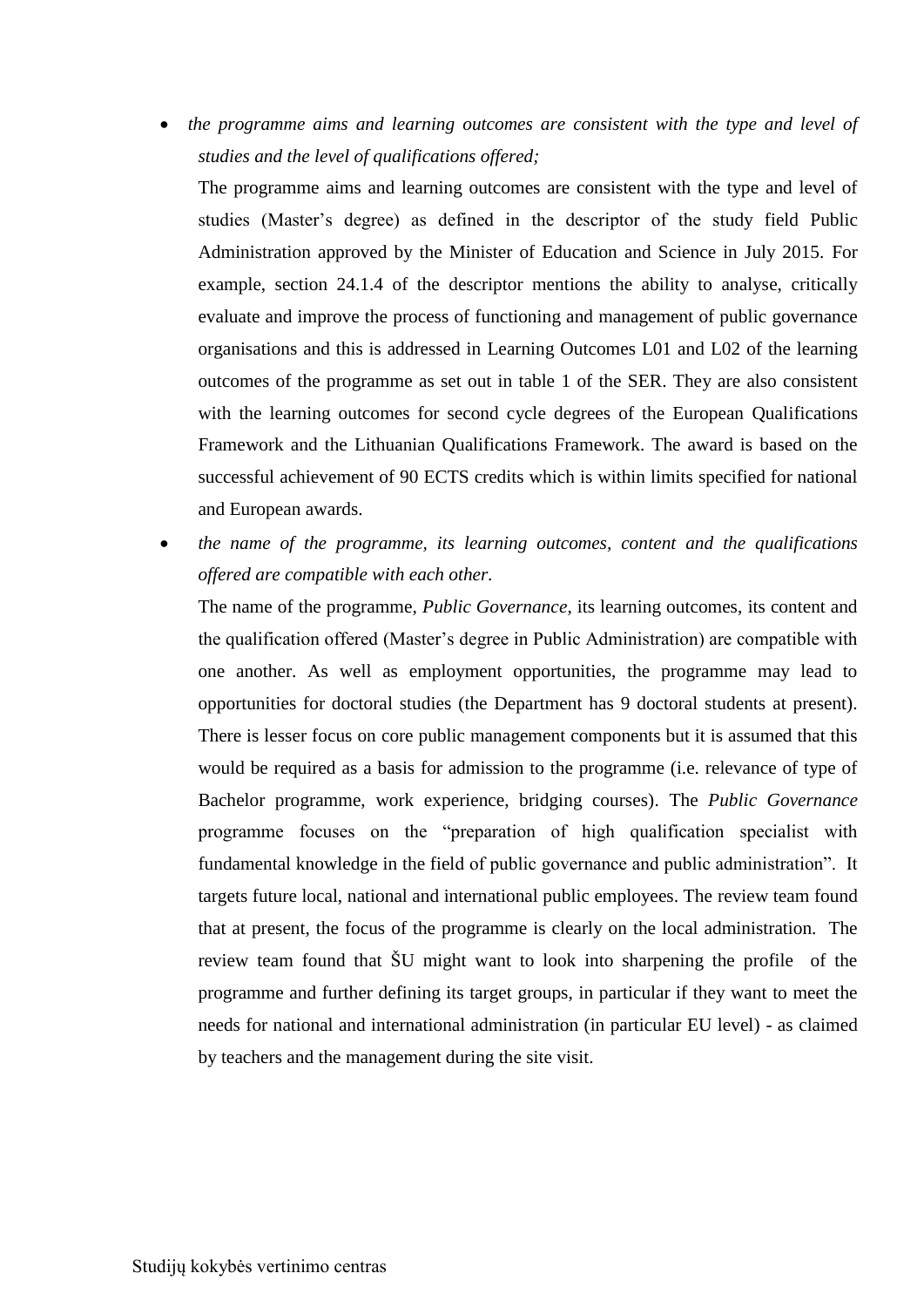#### <span id="page-7-0"></span>*2.2. Curriculum design*

*Statements on evaluation of curriculum design according to the following criteria:*

*the curriculum design meets legal requirements;*

The curriculum design meets the legal requirement for a Master's degree which includes:

- $\bullet$  90 120 ECTS credits (it has 90 credits);
- Not less than 30 credits for thesis (it has 30 credits);
- Subjects of the study field, no less than 60 credits (it has 60 credits);
- The number of subjects studied during one semester must not exceed 5 (there are 5 subjects per semester in full-time study and 4 subjects per semester in part-time study);
- The final theses are evaluated by a panel including competent professionals, professional practitioners and representatives of social partners and at least one member from another HEI (this is done).
- *study subjects and/or modules are spread evenly, their themes are not repetitive;*

The study programme *Public governance* is offered on a full-time basis over three semesters as well as on a part-time basis over four semesters. The programme timetable is organised in cycles according to the students' needs since most of them have full time jobs. The trend is towards part-time study and to support this trend it is now possible to study eight subjects in the semi-distance (integrated) mode using the Moodle e-learning platform.

The subjects are spread evenly; for example in the full-time programme there are five subjects in semester one, five subjects in semester two and the master's thesis in semester three

Courses and their individual themes are not regarded as repetitive by students or alumni. An analysis of the subjects by the review team concluded that the themes of the subjects are not repetitive.

 *the content of the subjects and/or modules is consistent with the type and level of the studies;*

The content of the modules/subjects is consistent with the type and level of studies. As mentioned in point 2.1 above, there is little focus on core public management components (such as public management theories/trends, quality management, public procurement, etc.) but it is assumed that this would be required as a basis for admission to the programme (i.e. relevance of type of Bachelor programme, work experience,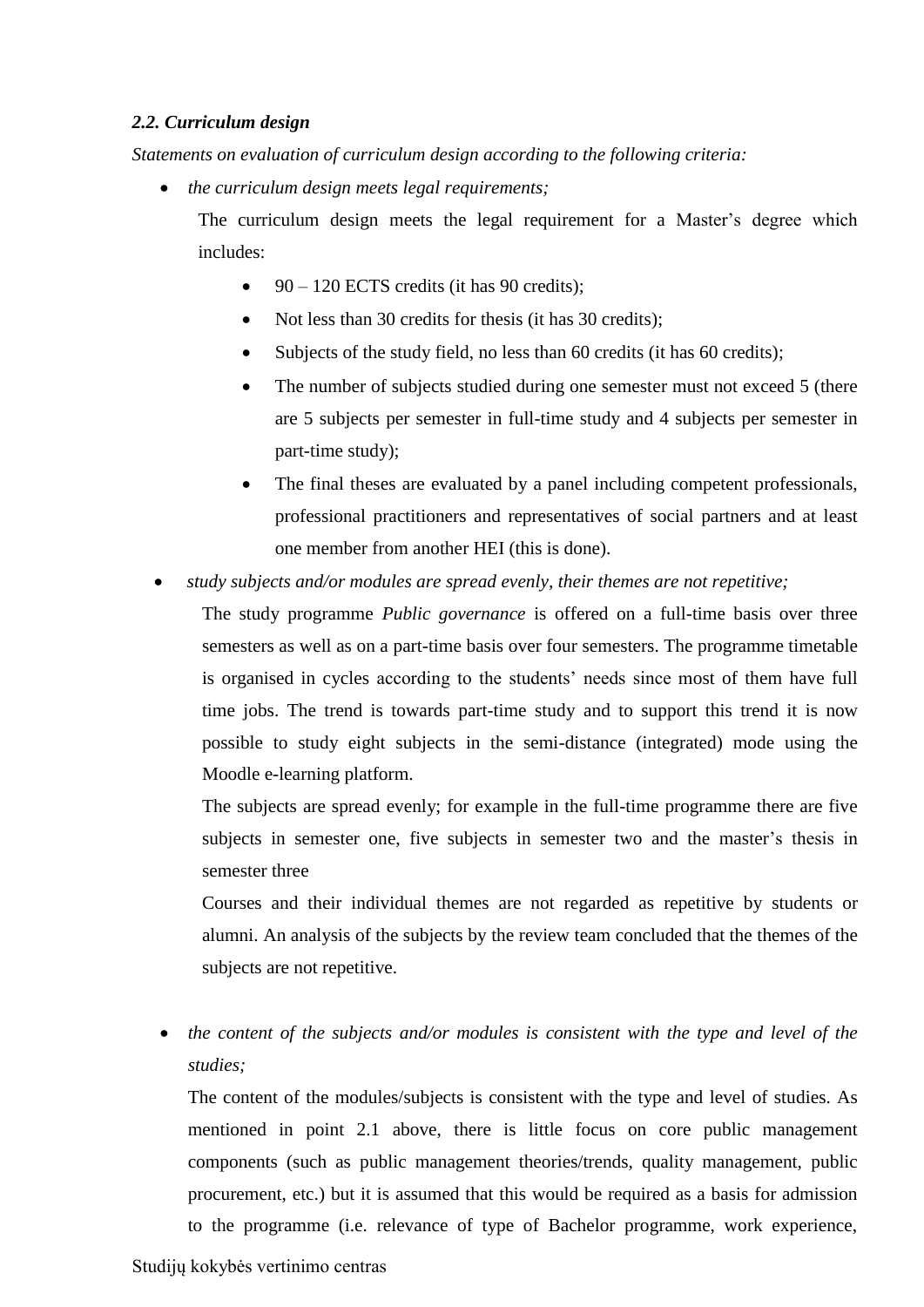mandatory bridging courses). The content of the module on Public Law described in the SER is complex and demanding which was also mentioned by the students (see also comments on the scope below).

 *the content and methods of the subjects/modules are appropriate for the achievement of the intended learning outcomes;*

Content and methods applied in the modules of study programme *Public governance* are varied and seem appropriate for the achievement of the intended learning outcomes. There seems to be an attempt to improve both the content and the methods from year to year. Students and alumni interviewed by the review team suggested some additional modules or changes of emphasis that might be included in the programme. These included more Law, in particular Public Procurement. Students consider the Public Law module as the most difficult module due to its complexity. The review team therefore recommends ŠU to re-visit the curriculum and to integrate more law-relevant components in the programme. It would not be feasible to add these modules to the programme as it would cause overload but ŠU should consider how some of them might be added as electives or reflected in existing modules.

ŠU provides two Master's degrees in Public Administration, one a joint degree with Pardubice University in Czech Republic. Students of the *Public Governance* programme might want to choose modules of the joint degree programme (courses are offered in English) as electives.

The management team and the teachers mentioned that there are plans to increase the percentage of distance learning. The students and alumni, however, were satisfied with the blended learning approach as is. A further reduction of face-to-face courses including in the part-time studies was not considered as effective. Students consider direct contact and discussions with teachers and peers as an added value. The review team recommends ŠU to take into account students' need for future plans to further expand distance learning. It might be difficult to achieve the learning outcomes in particular as regards critical thinking abilities, changes in attitudes and social skills. Moreover, peer learning and peer exchange might be more difficult to achieve. The design and methodology will need further attention to avoid these shortcomings. In this context, the review team suggests that ŠU formalises the requirements for class attendance.

*the scope of the programme is sufficient to ensure learning outcomes;*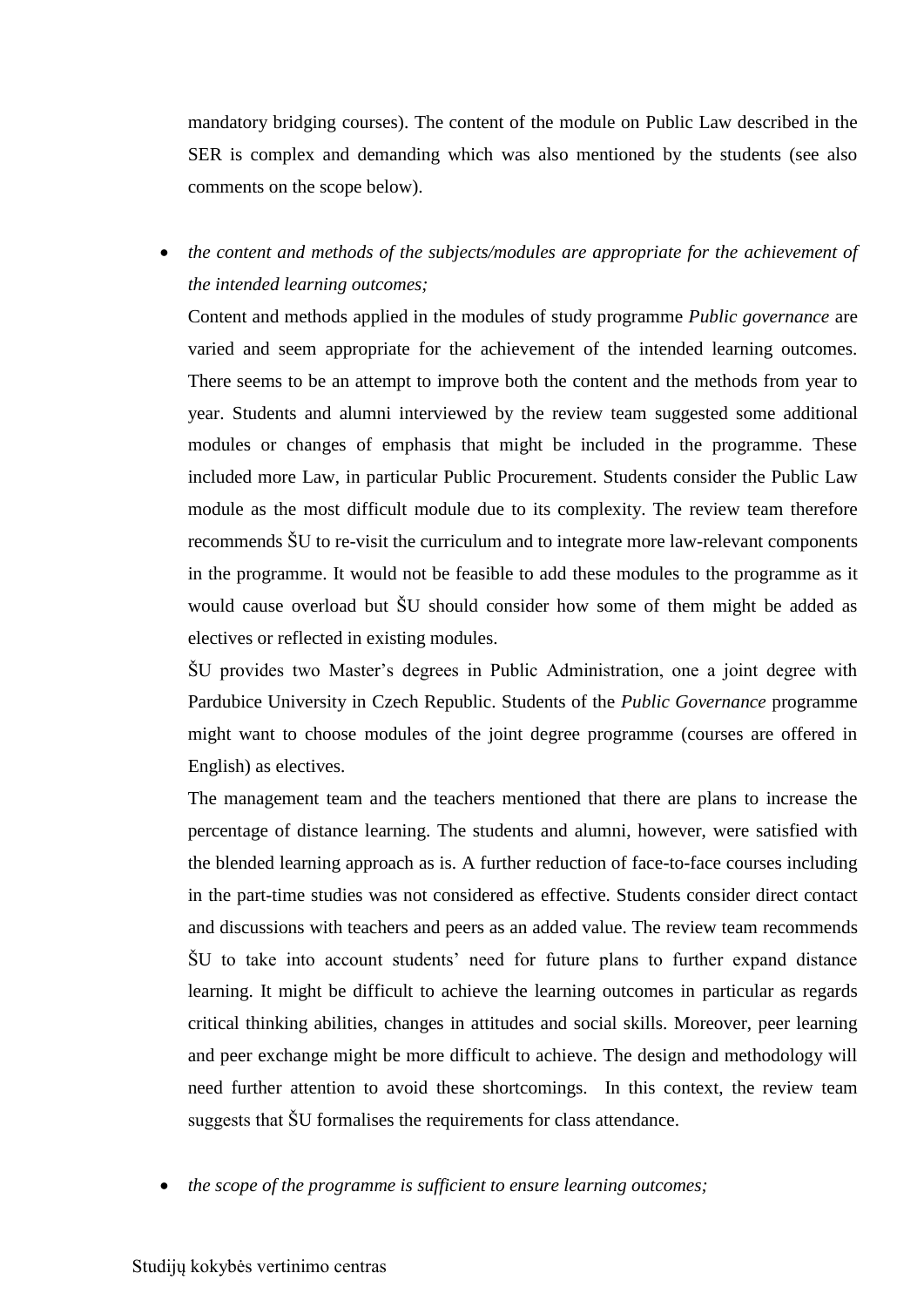In addition to the comments above regarding the scope of the Public Law, the relevance of EU Law and the EU governance system seems to be addressed only marginally (e.g. no mandatory reading materials are mentioned in the SER, there is a fairly low number of lectures and little practical exercises according to the SER). However, there is a need to balance the content so as to avoid overloading the programme with more content in the given timeframe. Whilst 3 semesters provides adequate time for a full-time student to complete 90 ECTS credits, it appears very difficult for a part-time student to accumulate 90 ECTS in 4 semesters while working in a full-time job.

 *the content of the programme reflects the latest achievements in science, art and technologies.*

While the focus on local governance is a very valuable one, the programme *Public governance* does not address explicitly latest trends in public administration research. Moreover, as mentioned above, there appears to be a limited focus on the multi-level governance aspects in the EU context and the international dimension of Public Administration, which does not reflect the reality. Future public sector employees should have the ability to understand the complex interrelations even when working at the local level. In this context it is important to have a better understanding of the EU and a set of basic skills to achieve better outcomes.

## <span id="page-9-0"></span>*2.3. Teaching staff*

*Statements on evaluation of teaching staff according to your Agency's or the following criteria:*

*the study programme is provided by the staff meeting legal requirements;*

Staff composition and appointment are in line with legal requirements. At least 80% of teachers have to hold a Doctor of Science degree (according to the SER 14 teachers out of 16 in total in 2015/16). There is a requirement that at least 20% of major study field subject's volume has to be taught by teachers holding a Professor's appointment. In SU, 6 of the 16 teachers on this programme hold the position of Professor so they comfortably meet the requirement of at least 20%.

*the qualifications of the teaching staff are adequate to ensure learning outcomes;*

The teaching staff members of study programme *Public governance* are highly motivated and qualified, more than 80% of them have doctoral degrees but also work in the public sector. At least 80% of teachers to hold a Doctor of Science degree (according to the SER 14 teachers out of 16 in total in 2015/16).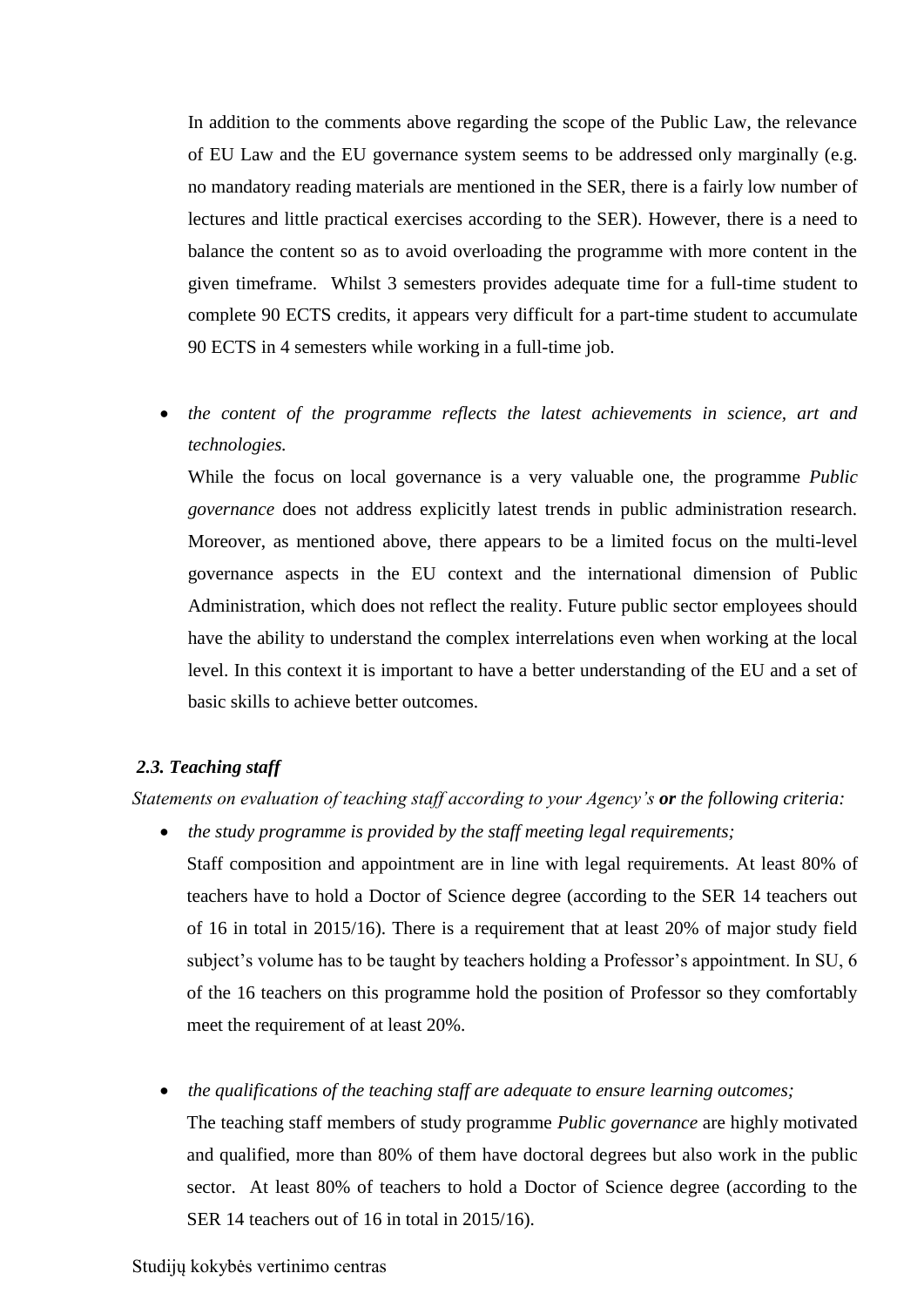To date, staff members have not been required to gain a qualification in Teaching and Learning but consideration should be given to the introduction of such an award, especially for newly-appointed staff members. The content of such a qualification should include Teaching and Learning, Student Assessment and e-learning support. The staff have, however, received training on e-learning methods and tools. Practitioners could be more involved in the modules, e.g. as guest lecturers, project supervisors, etc. but it appears to be the case from discussions with teachers.

## *the number of the teaching staff is adequate to ensure learning outcomes;*

Presently 16 teachers are involved in the programme, 14 of whom have a PhD relevant to the subject areas. In  $2015 - 16$ , there were 5.2 tenured staff members allocated to work with 91 students in the programme, i.e. 17.5 students per tenure (which corresponds to max 1056 teaching hours per academic year/out of a total of 1584). The teaching load including contact hours seem demanding compared to other European HEIs.

#### *teaching staff turnover is able to ensure an adequate provision of the programme;*

The majority of the staff has been teaching in the programme *Public governance* since its beginning. PhD students are involved in the programme. The SER mentions 11 PhDs in the field of Management and Economics but the number of PhDs in public governance and public administration is low according to the discussions with teachers. Stable employment conditions for teachers are important to ensure continuity.

# *the higher education institution creates conditions for the professional development of the teaching staff necessary for the provision of the programme;*

The SER describes ŠU's efforts to ensure the development of its teaching staff in regard to their research area, as well as courses and internships in Lithuania and abroad, including training in pedagogy and teaching methods. The teachers' CVs in Annex 3 and discussions at the site visit indicate that efforts are made to encourage teachers to make use of mobility programmes in the EU for professional development. During the period 2011 to 2015, 13 teachers made presentations at 28 conferences abroad. A further 18 teachers attended conferences abroad. There was also a high level of participation in internships in universities abroad with 53 teachers participating and a further 22 teachers participated in exchange programmes. All of this activity indicated an active interest in staff development and internationalisation by teachers of this programme in *Public Governanc*e.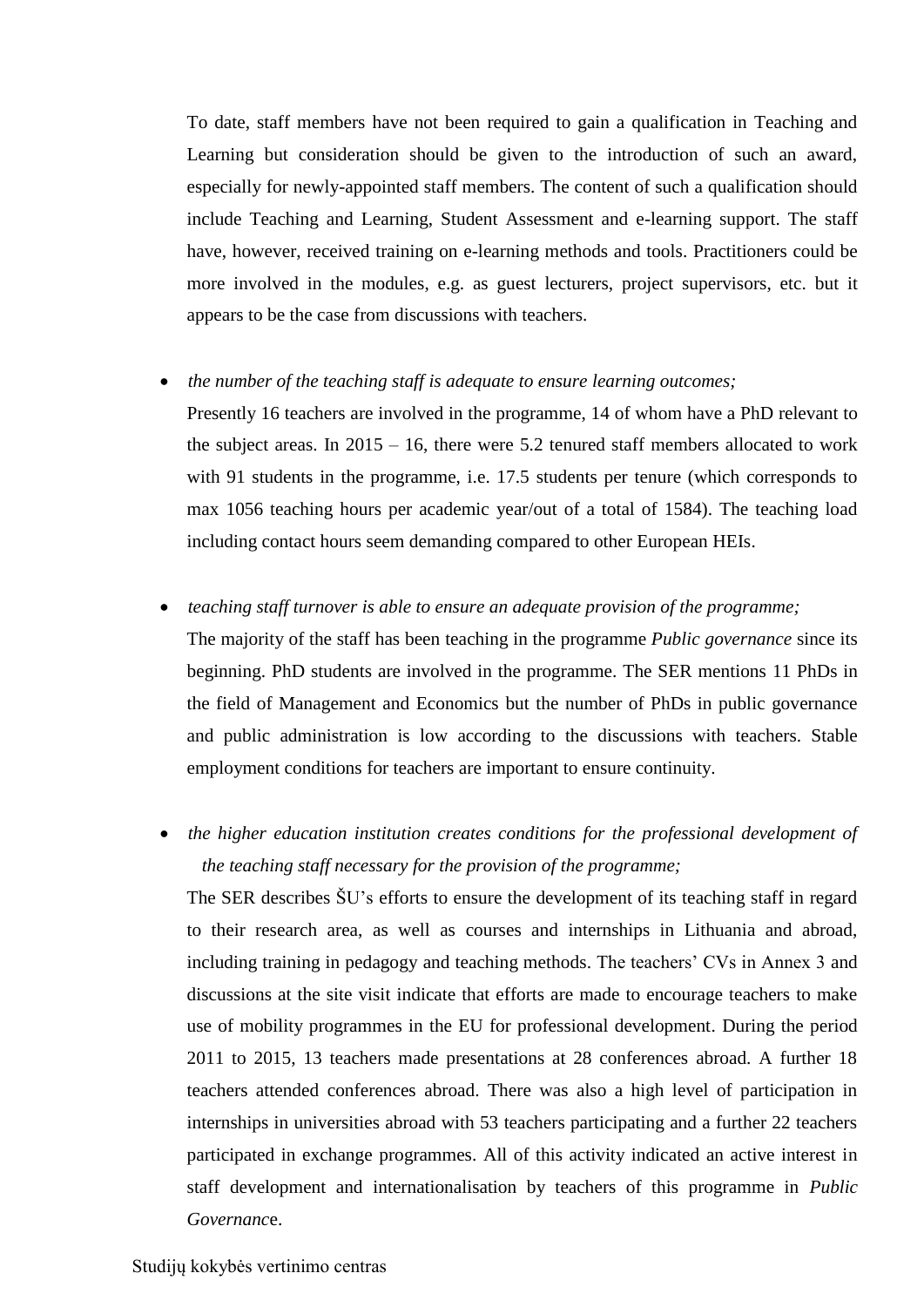*the teaching staff of the programme is involved in research (art) directly related to the study programme being reviewed.*

The Department of Public Administration is involved in research directly related to the study programme (see Tables 6 and 7 p. 19 SER) and actively participates in networks in the field of Public Administration at local, national and international level. These networks included ERSA, Baltic Region Researchers Association, Research Network of European Universities and OLA (Observatory of Local Authority). In 2013, the Department of Public Administration published a research study "Public Governance: Conceptions and Dimensions" (in Lithuanian) as well as two other research studies. So the review team commends the research activity of the Department while noting that the heavy teaching load does, however, affect research capacities to a certain extent.

#### <span id="page-11-0"></span>*2.4. Facilities and learning resources*

*Statements on evaluation of facilities and learning resources according to the following criteria:*

*the premises for studies are adequate both in their size and quality;*

In the period 2012-2016, they had 22 classrooms including three large lecture rooms (over 150 students) and a further 19 rooms equipped for group work. Six classrooms were equipped with 127 computers. In September 2016, the Faculty moved to new premises which were visited by the panel. The facilities include lecture halls and seminar rooms equipped with computers, projectors and magnetic boards. The panel was satisfied that the current premises are adequate in terms of size and quality.

 *the teaching and learning equipment (laboratory and computer equipment, consumables) are adequate both in size and quality;*

The programme *Public governance* does not require much by way of specialist equipment. The review team was satisfied that the classroom facilities were adequate to house the programme in its current location. Students and alumni of the programme expressed themselves satisfied with the facilities and equipment when they met the review team. The new library (which has 295 workstations, is open to the public and has become an inter-generational meeting point for the university community and local citizens. The library offers rooms that can be used by the students for various purposes to work on their projects. The review team also was impressed by the offer of child care at the library premises. The library facilities also comply with state-of-the-art accessibility requirements.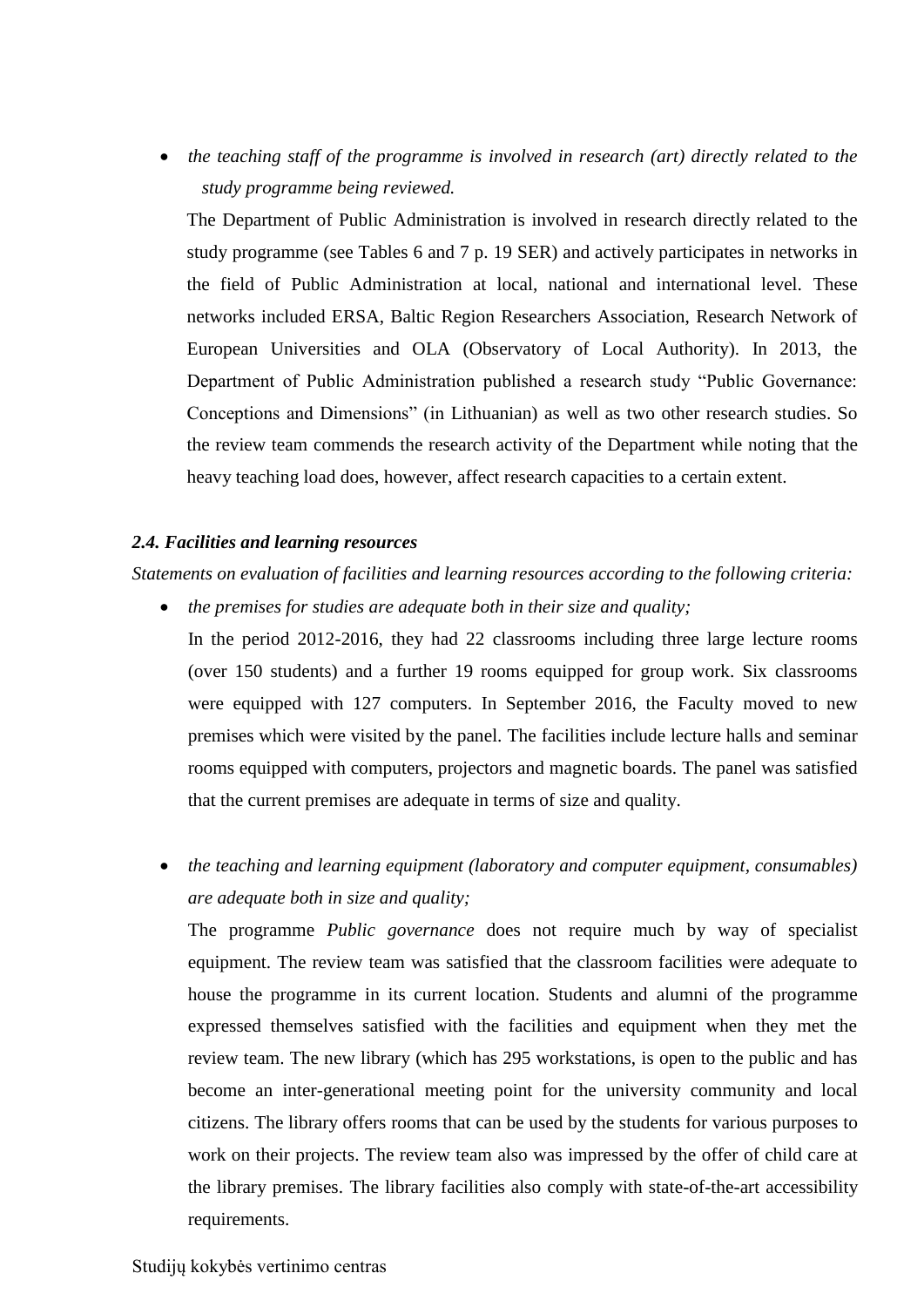- *the higher education institution has adequate arrangements for students' practice;* Most students study part-time, therefore the question is if there is enough room for students' practice, peer interchange and contact with teacher. However, many students already work in public administration and therefore prefer to study part-time. Other students have completed the BA degree in Public Administration in which practice is mandatory. So very few current students need practice in public administration. Accordingly, their Master theses often focus on problems directly related to their jobs in public administration. However, students who have had no practice in the public sector have limited opportunities for internships and this could be solved by ŠU in collaboration with the social partners who are senior staff members of various social sector organisations.
- *teaching materials (textbooks, books, periodical publications, databases) are adequate and accessible.*

Teaching materials are adequate and described in detail in the SER. Feedback from the students during the site visit was positive. Students have online access to relevant journals and standard (international) literature on public administration.

Students appreciate the support of Moodle, the e-learning platform used by ŠU. It is particularly useful for enabling students who cannot attend all lectures to know what has been covered in class.

## <span id="page-12-0"></span>*2.5. Study process and students' performance assessment*

*Statements on evaluation of study process and students' performance assessment according to the following criteria:*

*the admission requirements are well-founded;*

The admission requirements of study programme *Public governance* are well founded in terms of the procedures adopted. According to the SER 94% of the students graduated from programmes other than Public administration. To address this issue, bridging courses are offered. The provision on requirements regarding bridging courses are clearly described and communicated. Students must have completed an additional 20 credits or have worked for at least one year in management or administrative work in the public sector.

Students have had a choice of registering as a full-time or part-time student. In the past four years, 32 students were admitted as full-time and 133 students admitted as part-time students.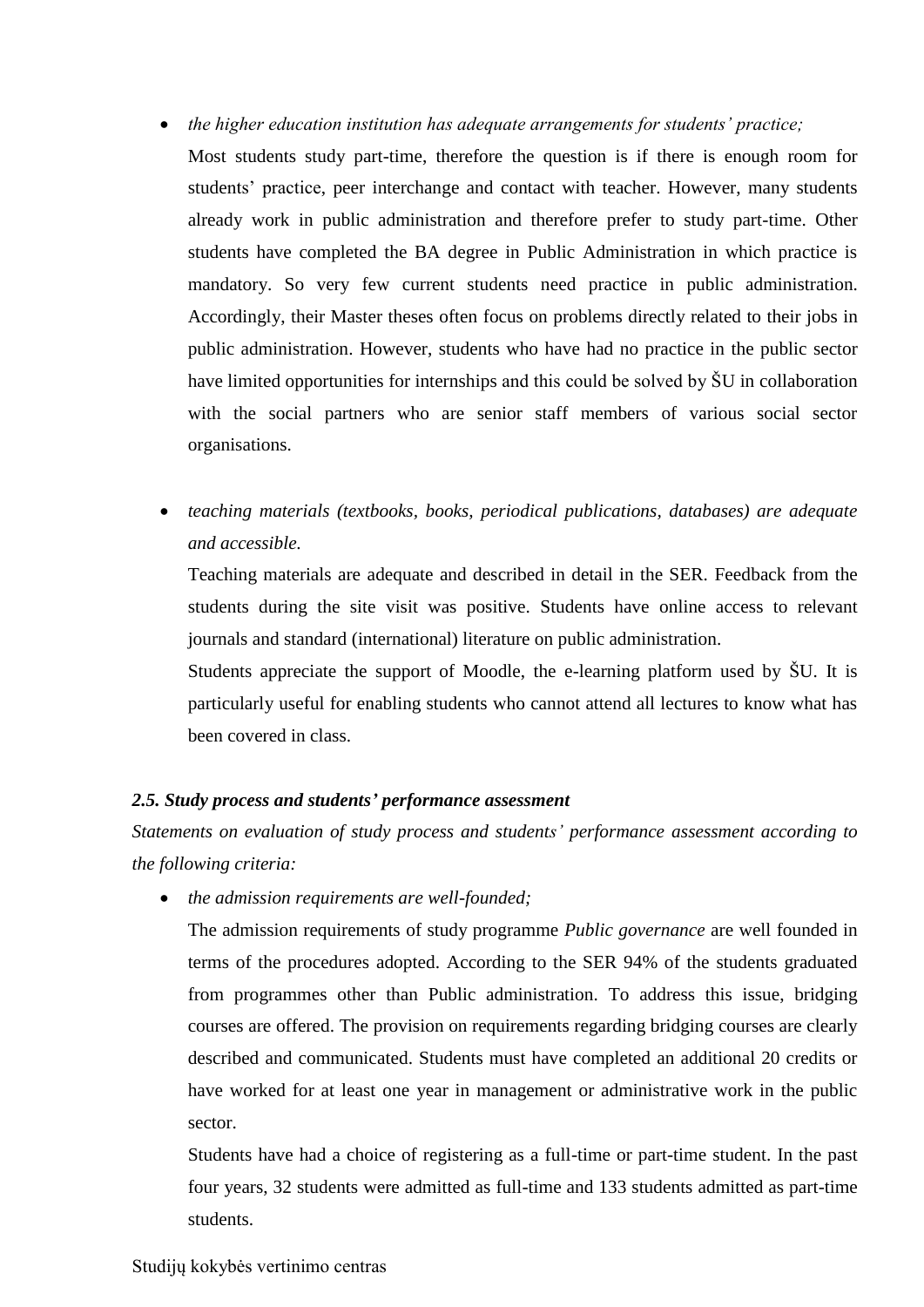*the organisation of the study process ensures an adequate provision of the programme and the achievement of the learning outcomes;*

ŠU offers a flexible study process organisation according to the students' needs since most of them, including full-time students, work full time. The programme *Public governance* is offered as full-time and part-time study, in both cases courses mainly take place on Fridays and Saturdays. Part-time courses rely heavily on self-study and distance learning. Students can agree individual study plans. If this flexibility affects some of the learning outcomes and adds additional burden on the teaching staff, then it deserves some attention. See also comments in point 2.2. (curriculum design) above. ŠU has shown a high degree of flexibility in meeting the needs of individual students as regards timetable of classes. Thus, if students request moving a class to Friday evening, it is done. The review team had some concern that there may be too much flexibility. ŠU must maintain standards in terms of students participating in the classes that are scheduled and engaging with fellow students for peer learning.

 *students are encouraged to participate in research, artistic and applied research activities;*

In the period 2013-15, 40 second year students presented their research in scientific conferences. That is 63% of all students who completed that year. And each year 16 students took part in the Young Scientists international conference. Some professors invite students to participate in their research centre, for example 8 students joined the Rural Development Centre. Teachers make continuous efforts to engage students in research and other activities.

*students have opportunities to participate in student mobility programmes;*

Students of the programme have the opportunity of spending one semester on a student mobility programme in a partner institution but to date they have not done so. In this regard, the programme is falling far short of the European objectives (20% of all students to have studied abroad by 2020) and of the more modest Lithuanian targets. The reason given for non-participation was that students have jobs and family commitments. The Programme Management has therefore encouraged guest lecturers from abroad and offers some courses in English. Also, mobility of teaching staff is encouraged. ŠU should explore ways in which students could benefit from international mobility. This could take the form of students undertaking internships outside Lithuania, as an alternative to study in a university abroad.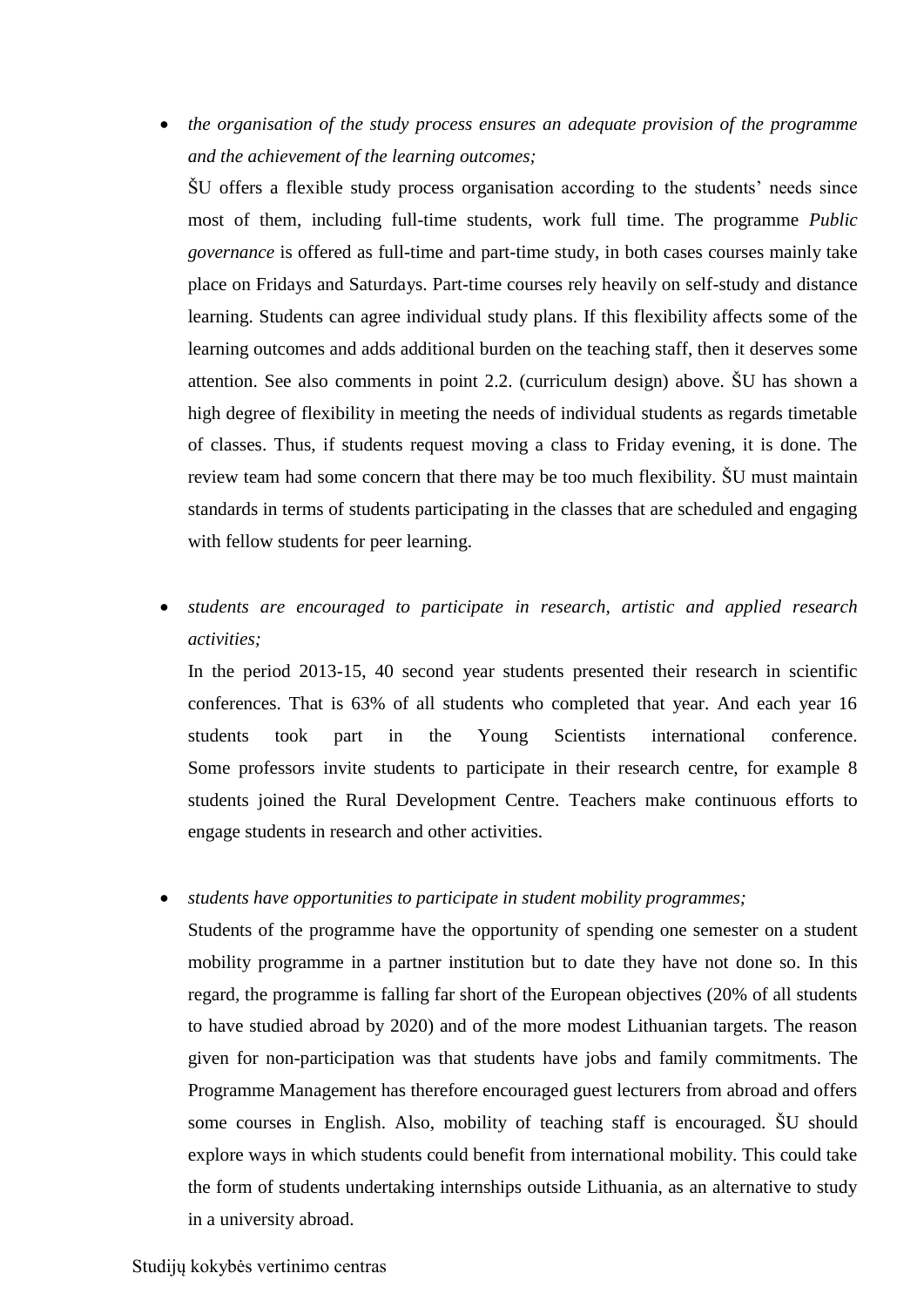*the higher education institution ensures an adequate level of academic and social support;*

ŠU offers an adequate level of academic and social support for the students in the *Public governance* programme (e.g. including housing and child care). The academic support is offered at various levels including Institution, Department, Study Programme and Subject level. Feedback from surveys has indicated that 97% of students are happy with the support given by teachers. Student-staff relations are excellent.

• *the assessment system of students' performance is clear, adequate and publicly available;*

The assessment system is adequate and well thought out and modalities are clear and communicated to the students in advance. The timing is adapted for part-time students. The arrangements for the assessment of student achievement involve term assessments, end of semester examinations and a thesis. For each module, the final examination accounts for at least 50% of the final grade. Students have access, to all grades they have obtained and which are captured on the academic information system. There are appropriate opportunities for students to repeat examinations to make good any deficiencies.

 *professional activities of the majority of graduates meets the programme providers' expectations*.

This point was confirmed according to surveys conducted by ŠU and also during discussions with students, alumni and social partners during the site visit. However, most students already work in public administration during their studies. Some students/alumni mentioned that more legal skills would be beneficial for practice.

## <span id="page-14-0"></span>*2.6. Programme management*

*Statements on evaluation of programme management according to your Agency's or the following criteria:*

 *responsibilities for decisions and monitoring of the implementation of the programme are clearly allocated;*

Responsibilities for decisions and monitoring of the implementations of the programme are allocated clearly.

1. The Study Department manages studies throughout the university, including the initiation of changes based on trends in higher education and regional development.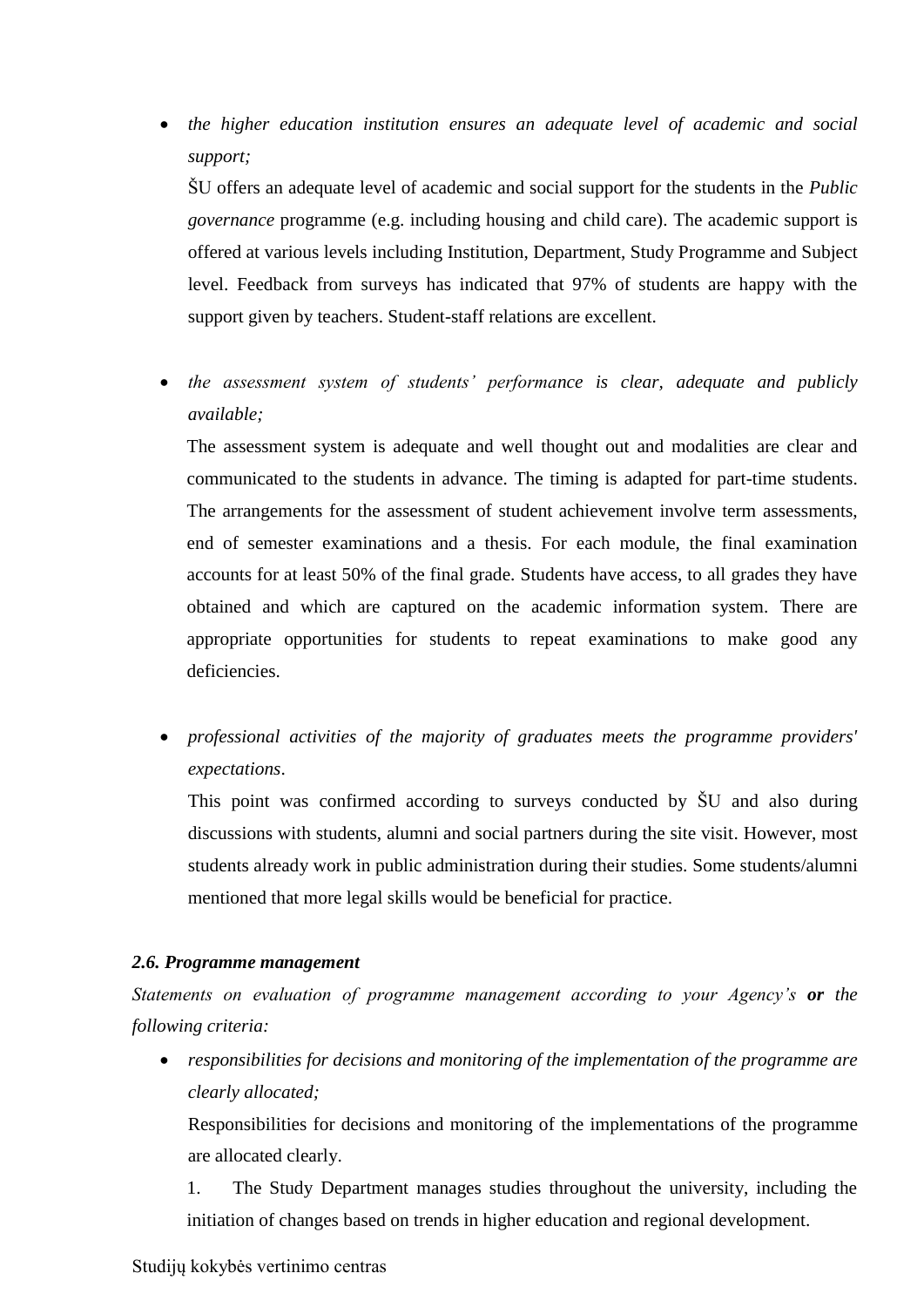2. The Faculty organises studies including the continuous improvement of study programmes. Their processes are administered by the Dean and Vice-Dean and are supported by the Faculty Study Quality Monitoring Centre and Social Partnership Centre 3. The Department of Public Administration coordinates and administers the implementation of the programme. It also forms the research policy of the department and the defence of theses. It is assisted by a Programme Committee in Public Governance which includes the Head of Department, teachers, a student, a graduate and a social partner. It meets regularly, at least three times a year.

4. The Council of Social Partners (20 members) has been established based on the experience of the University of Lund, Sweden. It has 20 members and has a clear role to provide advice on possible changes to the programme to make it more suitable to the needs of the labour market It involves representatives of public administration institutions at national and regional level and contributes to the debate on possible quality improvements. It meets once per year.

 *information and data on the implementation of the programme are regularly collected and analysed;*

Information and data is collected on a regular basis. This is done electronically at the end of each semester and is organised by the Faculty Quality Monitoring Centre based on the Internal Quality Management System. Quality Days are held annually, organised by the central Strategic and Quality Management Department at which participants share their good experiences and discuss topical issues of programme quality. Analyses and reports are made publicly available according to the SER and discussion at the site visit.

 *the outcomes of internal and external evaluations of the programme are used for the improvement of the programme;*

Continuous efforts are made to improve the programme based on the outcomes of wellstructured evaluations. Changes have been made to individual modules/subjects, there have been changes to the order in which modules are studied, the number of elective subjects has been changed and there has been the integration of additional research tasks to course units. The Council of Social Partners has advised of the desirability of strong links between students and public sector workplaces and this has encouraged student to base their Master's thesis on situations in their own workplace.

In addition, discussions with teachers and students confirmed that teachers regularly ask students for feedback on the courses and adapt the courses/tasks accordingly.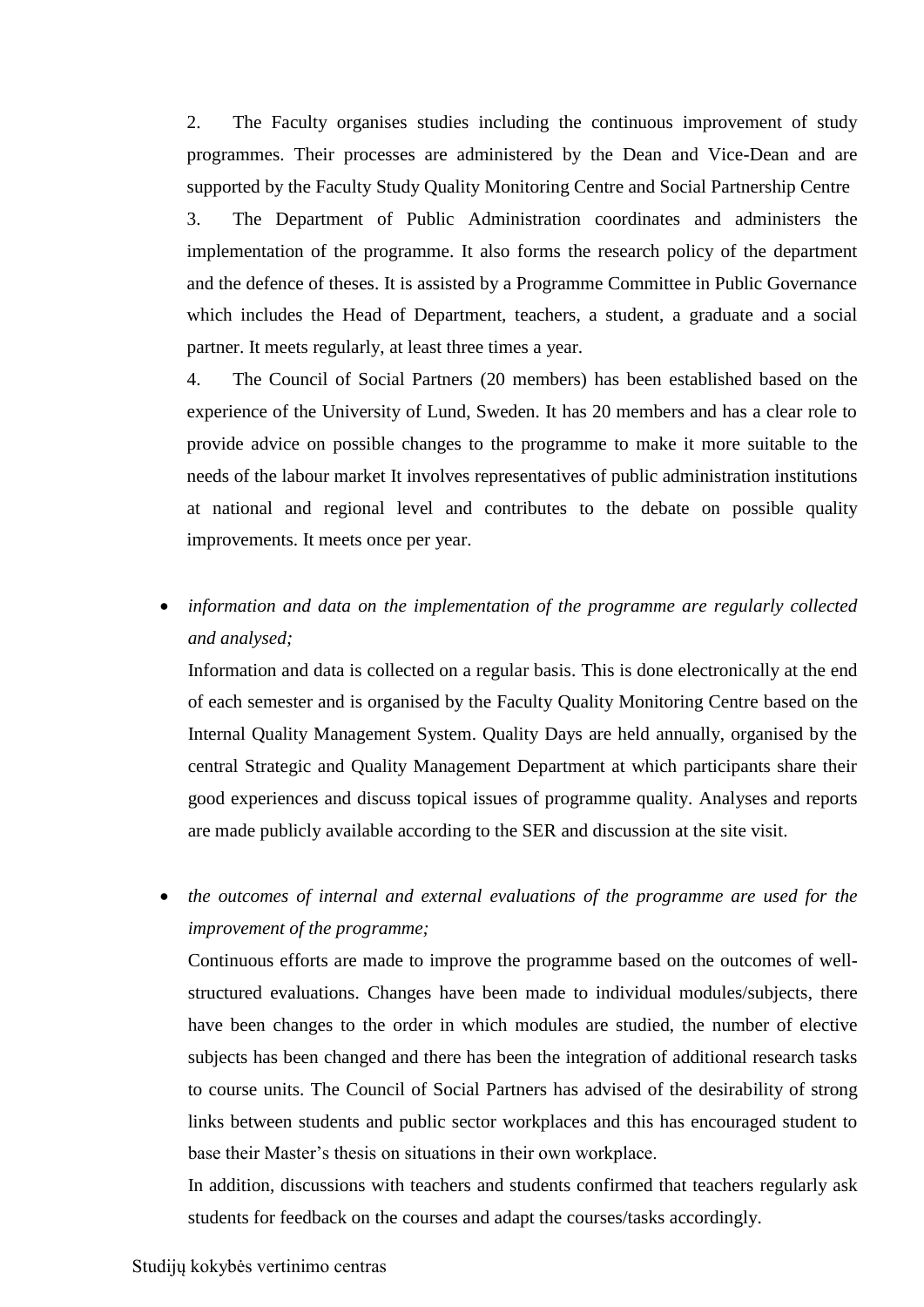## *the evaluation and improvement processes involve stakeholders;*

A variety of stakeholders are involved in the continuous evaluation and improvement process, including practitioners, students and graduates (see SER pp.31-33.). The Council of Social Partners provides advice on possible changes to the programme to make it more suitable to the needs of the labour market. Social Partners are also involved in the Defence of Theses and this provides them with further evidence of any weaknesses in the programme.

Discussions with students, alumni and social partners showed that they were happy with how their feedback had been taken into account. It may be possible to engage the social partners in further improvements in the programme perhaps regarding sponsoring scholarships for students of the *Public Governance* programme, publicising the benefits of the MA qualification in terms of career progression for graduates, marketing the programme effectively to encourage more applicants, providing internships in public administration jobs for those students who do not work in public administration and find ways to enable student mobility.

## *the internal quality assurance measures are effective and efficient.*

The internal quality measures are well thought out and extensive. ŠU has produced a Quality Manual which is available online and which details the roles of various bodies to achieving quality.

## <span id="page-16-0"></span>**2.7. Examples of excellence**

- The Library serves as an inter-generational meeting place in the city. It is fully accessible and offers child care as an additional service for young parents.
- The involvement of social partners has been institutionalised and formalised. The Council of Social Partners is composed of senior representatives of the Lithuanian public and private sector. They are regularly involved in the review and re-design of the programme.
- Students are encouraged to focus in their Master theses on problems relevant to the public administration where they work. Thus a strong link is created between theory and practice and organisations can see the value of upgrading the qualification of their staff.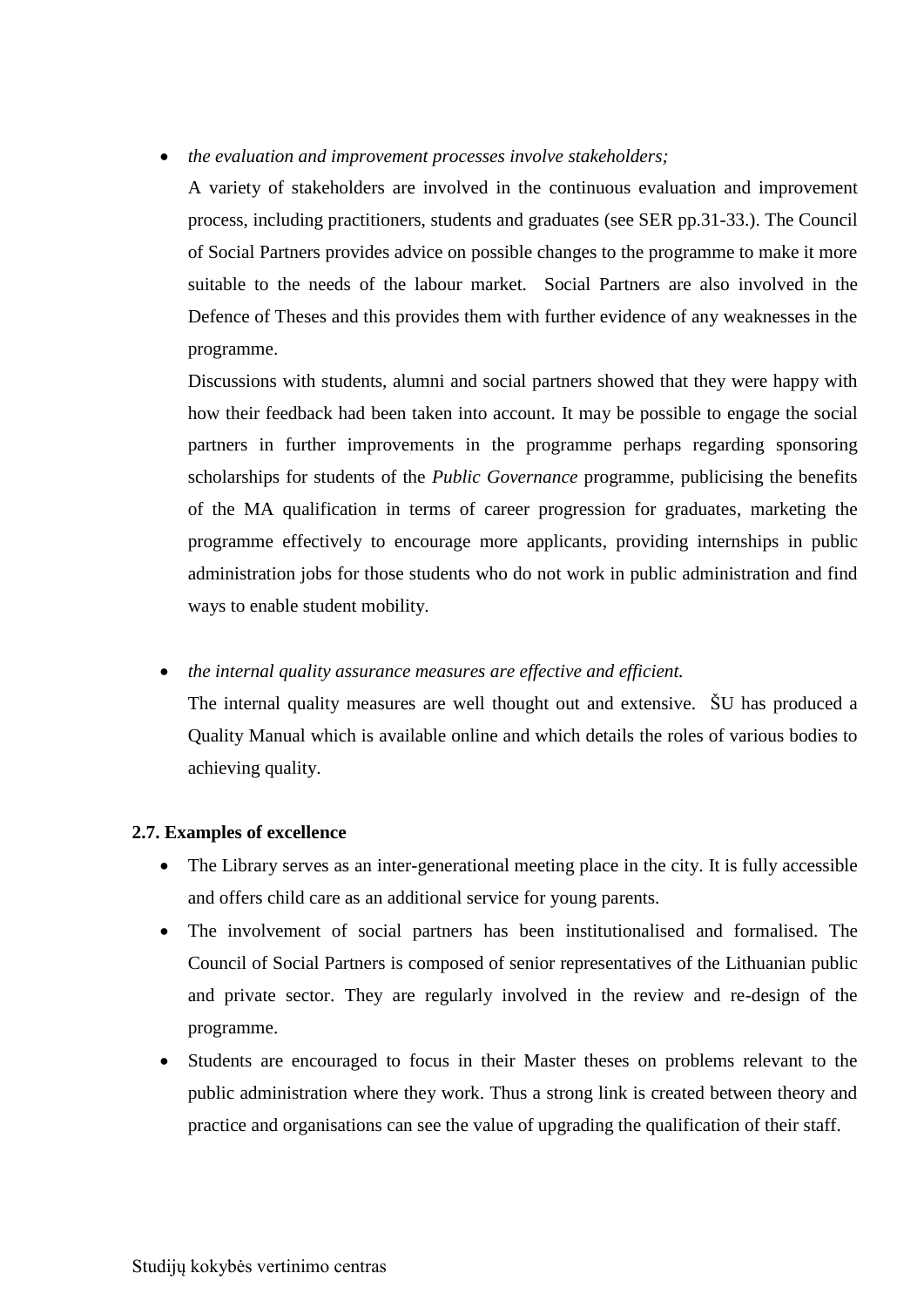## <span id="page-17-0"></span>**III. RECOMMENDATIONS**

- 1. Consideration should be given as to how some additional topics or modules on *Law* and other core public management topics in particular *Public Procurement* as well as *Project Management* might be accommodated.
- 2. ŠU should to take into account students' need for future plans to further expand distance learning. It might be difficult to achieve the learning outcomes in particular as regards critical thinking abilities, changes in attitudes and social skills. The design and methodology will need further attention to avoid potential shortcomings.
- 3. It might be advisable to formalise the requirements for class attendance.
- 4. All new teachers should be required to complete a qualification in Teaching & Learning, Assessment and e-Learning.
- 5. ŠU might show flexibility in allowing part-time students to extend their study period beyond 2 years.
- 6. Consideration should be given to providing experience in public administration (internships) to all students who do not work in the public sector.
- 7. Encourage student international mobility, e.g. by exploring internships abroad.
- 8. The role of social partners should be extended to seeking their assistance in:
	- providing scholarships for students;
	- publicising the benefits to career progression for MA graduates;
	- marketing the MA programme (including via social media);
	- providing work experience/internships for students who do not work in public sector.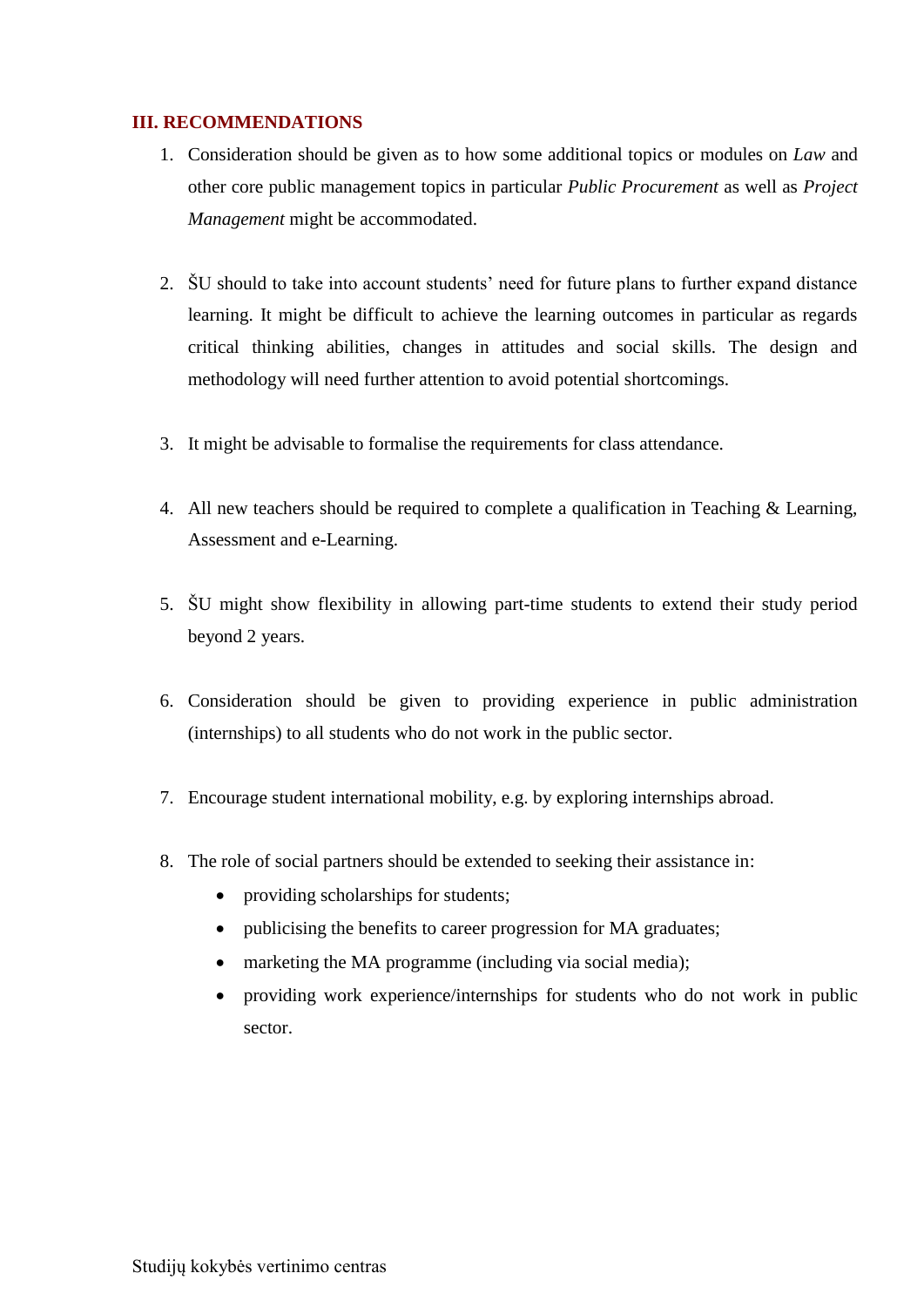#### <span id="page-18-0"></span>**IV. SUMMARY**

The programme commenced in 2013 and is offered on a full-time as well as on a parttime basis. The latter is organised in cycles according to the students' needs since most of them have full time jobs. The trend is towards part-time study.

The programme aims and intended learning outcomes are clearly defined and are compatible with the national descriptors of the study field of Public Administration. The programme aims and learning outcomes are available on the university's website for all students and other interested parties to see. The programme aims and learning outcomes are based on the academic and/or professional requirements, public needs and the needs of the labour market.

The Department of Public Administration has adopted an approach of seeking constant improvement and relevance of the programme. Other faculties contribute to the programme (modules, lecturers, etc.) to ensure its interdisciplinary nature. In 2014 the Department of Public Administration established the Council of Social Partners to better identify the needs required from the perspective of practice and potential employers. A number of suggestions of the Council have been incorporated in the programme.

The programme aims and learning outcomes are consistent with the type and level of studies (Master's degree) as defined in the descriptor of the study field Public Administration approved by the Minister of Education and Science in July 2015. They are also consistent with the learning outcomes for second cycle degrees of the European Qualifications Framework and the Lithuanian Qualifications Framework.

The name of the programme, Public Governance, its learning outcomes, its content and the qualification offered (Master's degree in Public Administration) are all compatible with one another. The programme targets future local, national and international public employees. The review team found that at present, the focus of the programme is clearly on the local administration. ŠU might want to look into sharpening the profile of the programme and further defining its target groups, in particular if they want to meet the needs for national and international administration (in particular EU level).

The curriculum design meets all the legal requirements for a Master's degree. The review team recommends ŠU to re-visit the curriculum and to integrate more law and core public management relevant components in the programme. ŠU should consider how some of them might be added as electives or reflected in existing modules. The review team also recommends ŠU to take into account students' need for future plans to further expand distance learning. It might be difficult to achieve the learning outcomes in particular as regards critical thinking abilities, changes in attitudes and social skills. The design and methodology will need further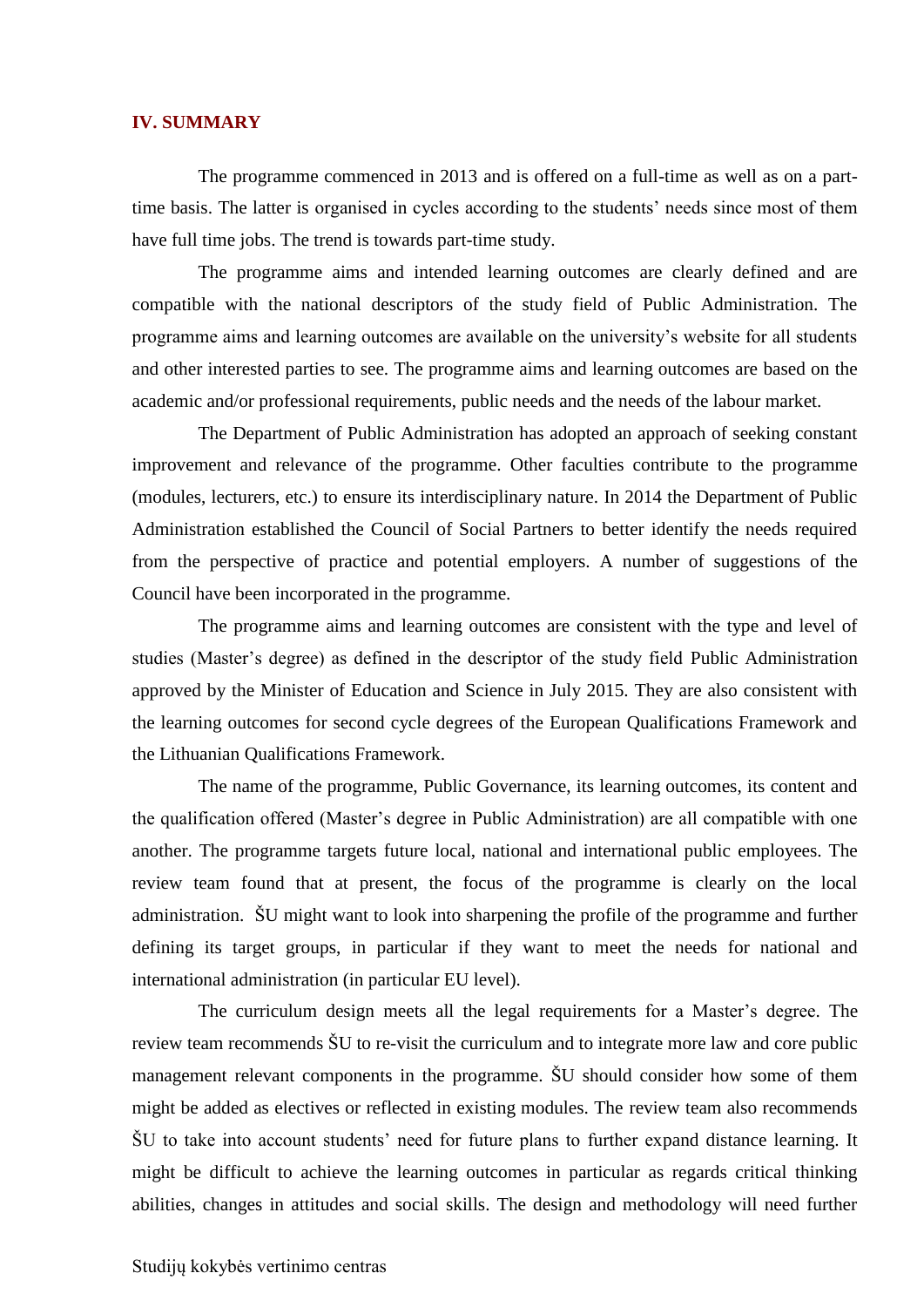attention to avoid these shortcomings. While the focus on local governance is a very valuable one, there is a limited focus on the multi-level governance aspects in the EU context and the international dimension of Public Administration. Future public sector employees should have the ability to understand the complex interrelations even when working at the local level.

The teaching staff are highly qualified (all have PhD) and fully committed to assisting their students. While ŠU shows clear commitment to the development of its teaching staff, the review team recommends that a mandatory requirement for all new lecturers to gain a qualification in Learning & Teaching should be introduced. The Department of Public Administration is involved in research directly related to the study programme and teachers actively participates in networks in the field of Public Administration at local, national and international level. The heavy teaching load does however affect research capacities to a certain extent.

The premises and facilities are adequate. The programme does not demand much in the way of equipment but teaching rooms are well resourced. The university library offers a wide range of data-bases and electronic journals which the students can access from home. The library is open to the public and has become an inter-generational meeting point for the university community and local citizens. The review team also was impressed by the offer of child care at the premises. The library facilities also comply with state-of-the-art accessibility requirements.

There are no arrangements for student practice as most students are currently working in Public Administration or have completed a bachelor's degree in that area. But ŠU should seek to ensure access to practice for the minority of students who have not worked in public administration; this could be arranged with the social partners.

The admission requirements are well founded. ŠU should also ensure that all students attend at least a specified minimum of classes on the campus to ensure interaction between students and teachers and with other students. Students have not undertaken mobility programmes (because of job commitments). Ways of addressing this deficiency are needed, possibly including internships abroad.

The arrangements for programme management are sound. There are regular surveys of student opinion and social partners are also surveyed. Currently students and social partners are involved in the improvement processes. The review team believes there is scope for social partners to contribute more by way of marketing the programme to encourage more applicants and in helping to provide work experience for students who need it.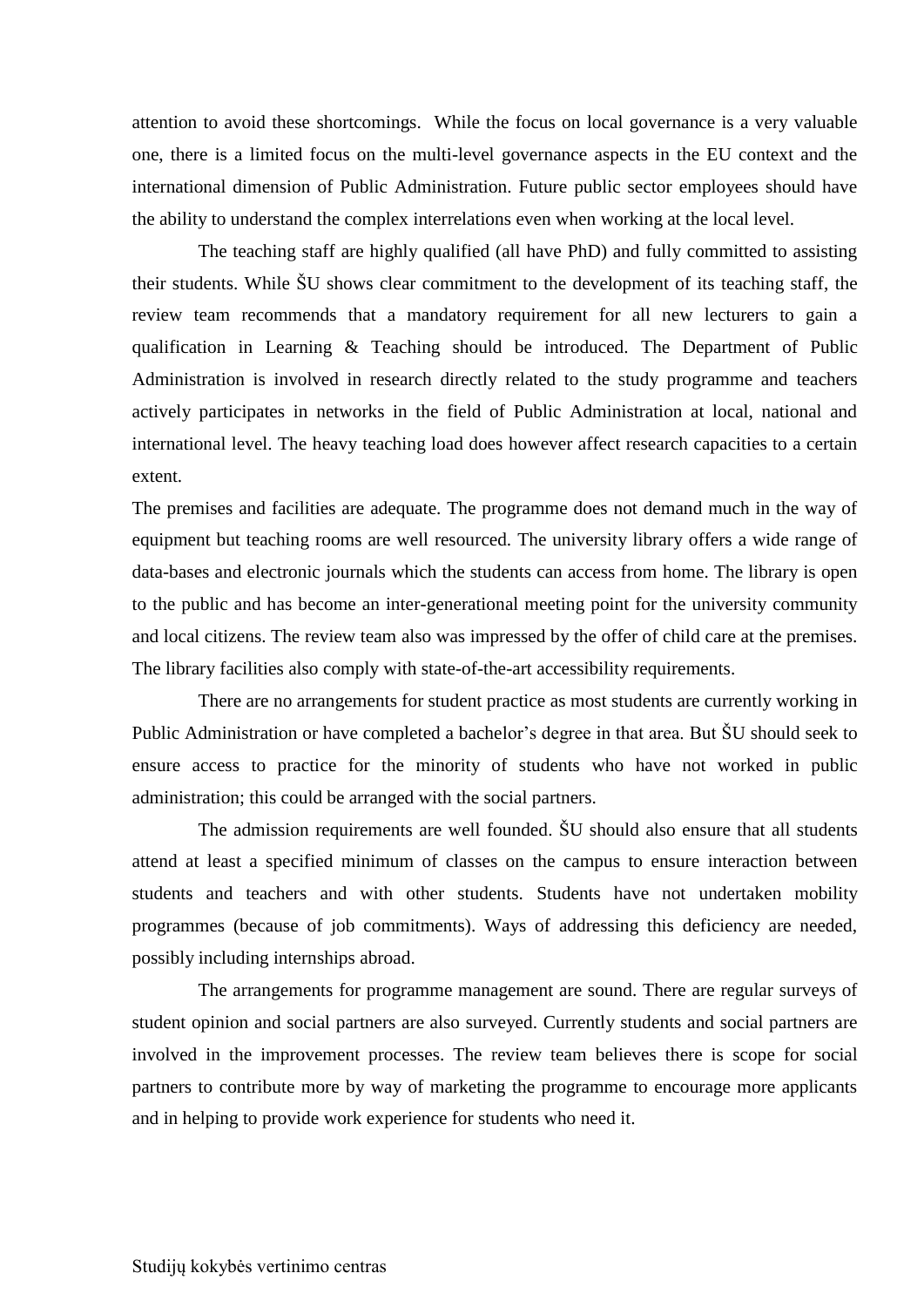## <span id="page-20-0"></span>**V. GENERAL ASSESSMENT**

The study programme *Public governance* (state code – 621N70006) at Šiauliai University is given **positive** evaluation.

| No. | <b>Evaluation Area</b>                             | <b>Evaluation of</b><br>an area in<br>points* |
|-----|----------------------------------------------------|-----------------------------------------------|
| 1.  | Programme aims and learning outcomes               |                                               |
| 2.  | Curriculum design                                  |                                               |
| 3.  | Teaching staff                                     |                                               |
| 4.  | Facilities and learning resources                  |                                               |
| 5.  | Study process and students' performance assessment | 3                                             |
| 6.  | Programme management                               |                                               |
|     | <b>Total:</b>                                      |                                               |

*Study programme assessment in points by evaluation areas*.

\*1 (unsatisfactory) - there are essential shortcomings that must be eliminated;

2 (satisfactory) - meets the established minimum requirements, needs improvement;

3 (good) - the field develops systematically, has distinctive features;

4 (very good) - the field is exceptionally good.

| Grupės vadovas:<br>Team leader: | Prof. Dr. Frank McMahon      |
|---------------------------------|------------------------------|
| Grupės nariai:<br>Team members: | Dr. Christine Leitner        |
|                                 | Dr. Tomáš Černěnko           |
|                                 | Doc. Dr. Regimantas Čiupaila |
|                                 | Ms Janine Wulz               |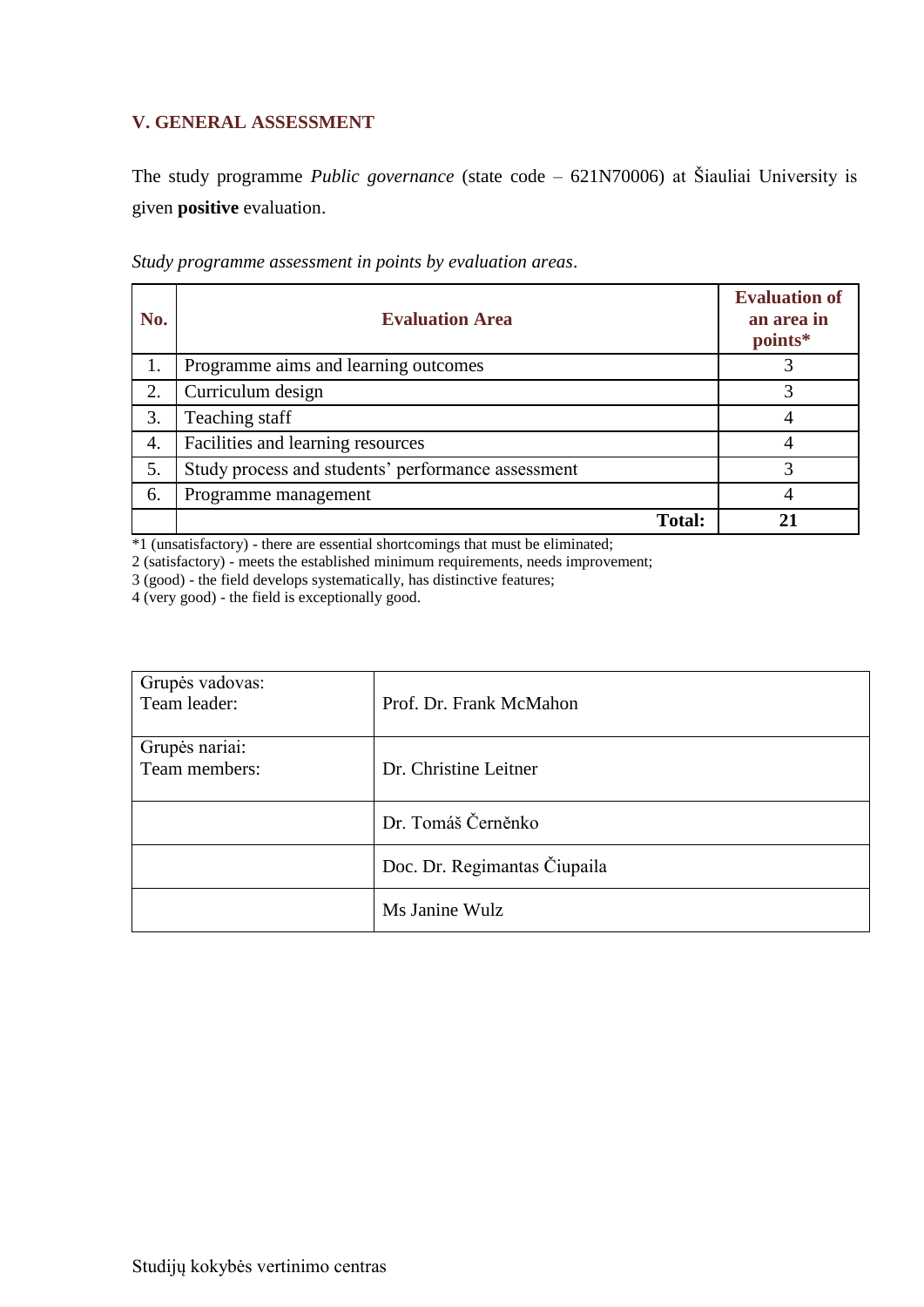## **ŠIAULIŲ UNIVERSITETO ANTROSIOS PAKOPOS STUDIJŲ PROGRAMOS**  *VIEŠASIS VALDYMAS* **(VALSTYBINIS KODAS – 621N70006) 2016-12-22 EKSPERTINIO VERTINIMO IŠVADŲ NR. SV4-254 IŠRAŠAS**

#### <...>

## **V. APIBENDRINAMASIS ĮVERTINIMAS**

Šiaulių universiteto studijų programa *Viešasis valdymas* (valstybinis kodas – 621N70006) vertinama **teigiamai**.

| Eil. | <b>Vertinimo sritis</b>                          | <b>Srities</b> |
|------|--------------------------------------------------|----------------|
| Nr.  |                                                  | jvertinimas,   |
|      |                                                  | balais*        |
| 1.   | Programos tikslai ir numatomi studijų rezultatai | 3              |
| 2.   | Programos sandara                                | 3              |
| 3.   | Personalas                                       |                |
| 4.   | Materialieji ištekliai                           | 4              |
| 5.   | Studijų eiga ir jos vertinimas                   | 3              |
| 6.   | Programos vadyba                                 | 4              |
|      | Iš viso:                                         | 21             |

\* 1 – Nepatenkinamai (yra esminių trūkumų, kuriuos būtina pašalinti)

2 – Patenkinamai (tenkina minimalius reikalavimus, reikia tobulinti)

3 – Gerai (sistemiškai plėtojama sritis, turi savitų bruožų)

4 – Labai gerai (sritis yra išskirtinė)

#### <...>

## **IV. SANTRAUKA**

Nuolatinė ir ištęstinė studijų programa pradėta vykdyti 2013 m. Studijų programa sudaryta iš ciklų atsižvelgiant į studentų poreikius, nes dauguma studentų dirba visą darbo dieną. Studentai labiau linkę rinktis ištęstines studijas.

Studijų programos tikslai ir studijų rezultatai aiškiai apibrėžti ir atitinka nacionalinį Viešojo administravimo studijų krypties aprašą. Studijų programos tikslai ir studijų rezultatai skelbiami universiteto tinklalapyje – juos gali matyti visi studentai ir kitos suinteresuotosios šalys. Studijų programos tikslai ir studijų rezultatai atitinka akademinius ir (ar) profesinius reikalavimus, visuomenės ir darbo rinkos poreikius.

Viešojo administravimo katedra nuolat siekia tobulinti studijų programą ir didinti jos svarbą. Siekiant užtikrinti studijų programos trapdalykiškumą, bendradarbiaujama su kitais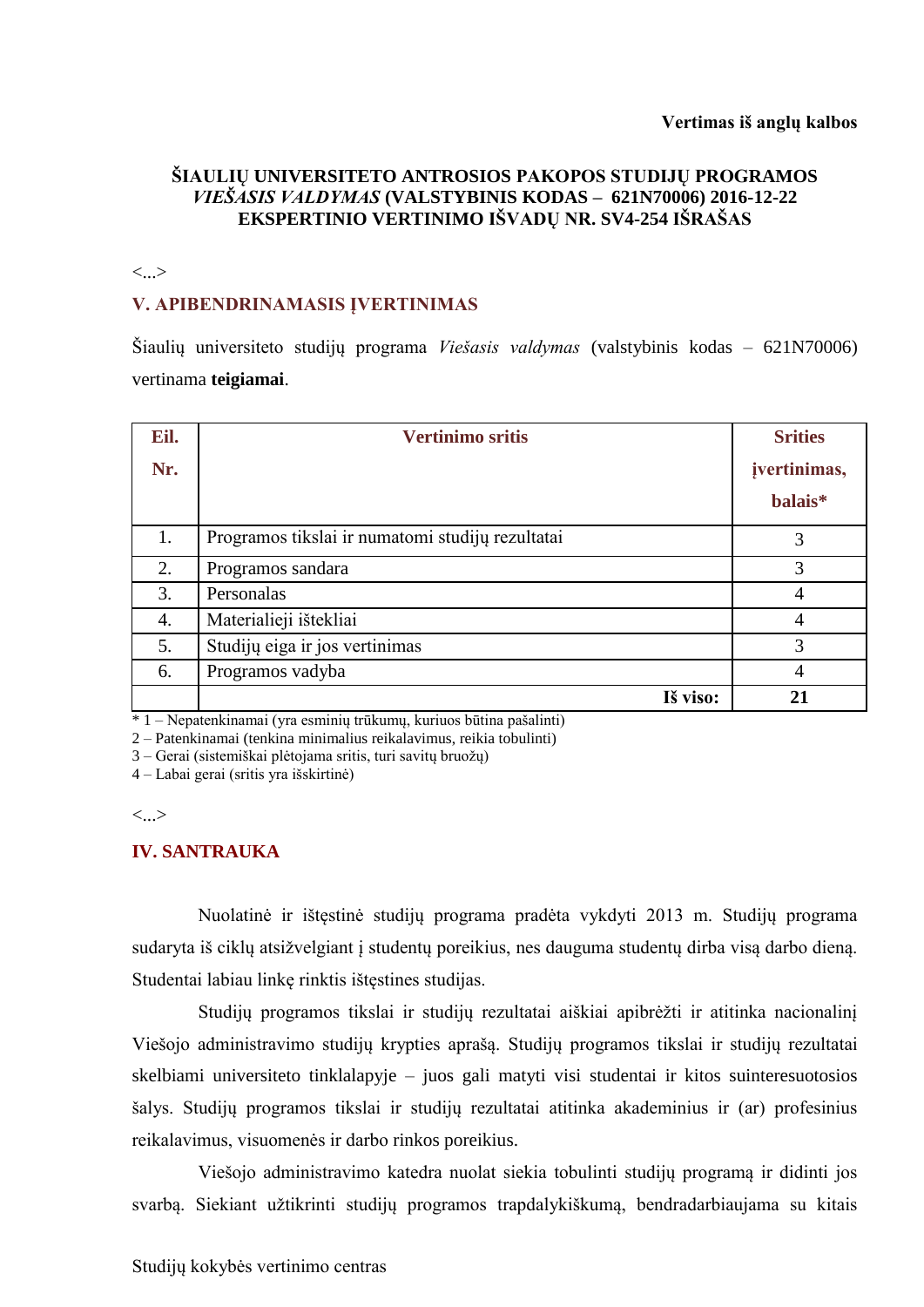fakultetais (dėstomi kitų programų dalykai, kviečiami dėstytojai ir pan.). 2014 m. Viešojo administravimo katedra įsteigė Socialinių partnerių tarybą, kad būtų galima geriau nustatyti praktikos ir būsimų darbdavių poreikius. Į tarybos pasiūlymus buvo atsižvelgta tobulint studijų programą.

Programos tikslai ir studijų rezultatai atitinka magistrantūros studijų rūšį ir pakopą, kaip apibrėžta Viešojo administravimo studijų krypties apraše, kurį 2015 m. liepos mėn. patvirtino švietimo ir mokslo ministras. Programos tikslai ir studijų rezultatai taip pat atitinka Europos kvalifikacijų sąrangos ir Lietuvos kvalifikacijų sąrangos antrosios studijų pakopos reikalavimus.

Studijų programos pavadinimas *Viešasis valdymas*, studijų rezultatai, turinys ir suteikiama kvalifikacija (Viešojo administravimo magistro laipsnis) dera tarpusavyje. Pagal studijų programą rengiami specialistai darbui regione, šalyje ir užsienyje. Ekspertų grupė pastebėjo, kad šiuo metu studijų programa labiau orientuota į vietos administravimą. ŠU galėtų išplėsti studijų programos profilį – nustatyti jos tikslinies grupes, ypač, jei norima rengti specialistus, atitinkančius šalies ir tarptautinio (visų pirma ES lygmens) administravimo poreikius.

Programos sandara atitinka visus magistrantūros studijų teisinius reikalavimus. Ekspertų grupė rekomenduoja ŠU peržiūrėti programą ir į ją įtraukti daugiau teisės ir viešojo valdymo dalykų. ŠU turėtų apsvarstyti, ar šie dalykai būtų pasirenkami ar įtraukti į dėstomų dalykų kontekstą. Ekspertų grupė taip pat rekomenduoja ŠU atsižvelgti į studentų poreikį ateityje dar labiau plėtoti nuotolinį mokymąsi. Tačiau mokantis nuotoliniu būdu gali būti sunku pasiekti studijų rezultatus, ypač vystyti kritinį mąstymą, keisti nuostatas ir ugdyti socialinius gebėjimus. Todėl svarbu sukurti tinkamą metodiką, kad būtų išvengta tokių trukumų. Pagirtina, kad studijų programa orientuota į vietos valdymą, tačiau per mažai dėmesio skiriama daugiapakopiam valdymui ES kontekste ir tarptautiniam viešojo administravimo aspektui. Būsimi viešojo sektoriaus darbuotojai net ir dirbdami vietos lygmenyje turi išmatyti sudėtingus tarpusavio ryšius.

Dėstytojai aukštos kvalifikacijos (visi turi daktaro laipsnį), yra atsidavę ir padeda studentams. Nors ŠU skiria daug dėmesio dėstytojų kvalifikacijos kėlimui, ekspertų grupė rekomenduoja, kad būtų įvestas reikalavimas, pagal kurį visi nauji dėstytojai privalo turėti kvalifikaciją mokymosi ir mokymo srityje. Viešojo administravimo katedra dalyvauja moksliniuose tyrimuose, tiesiogiai susijusiuose su studijų programa. Dėstytojai aktyviai dalyvauja mokslinių tyrimų organizacijų veikloje, susijusioje su viešuoju administravimu, vietos, šalies ir tarptautiniu lygmeniu.

Patalpos ir įranga tinkamos. Studijų programos dėstymui nereikia daug įrangos. Auditorijose yra daug mokymo išteklių. Biblioteka aprūpinta įvairiomis duomenų bazėmis ir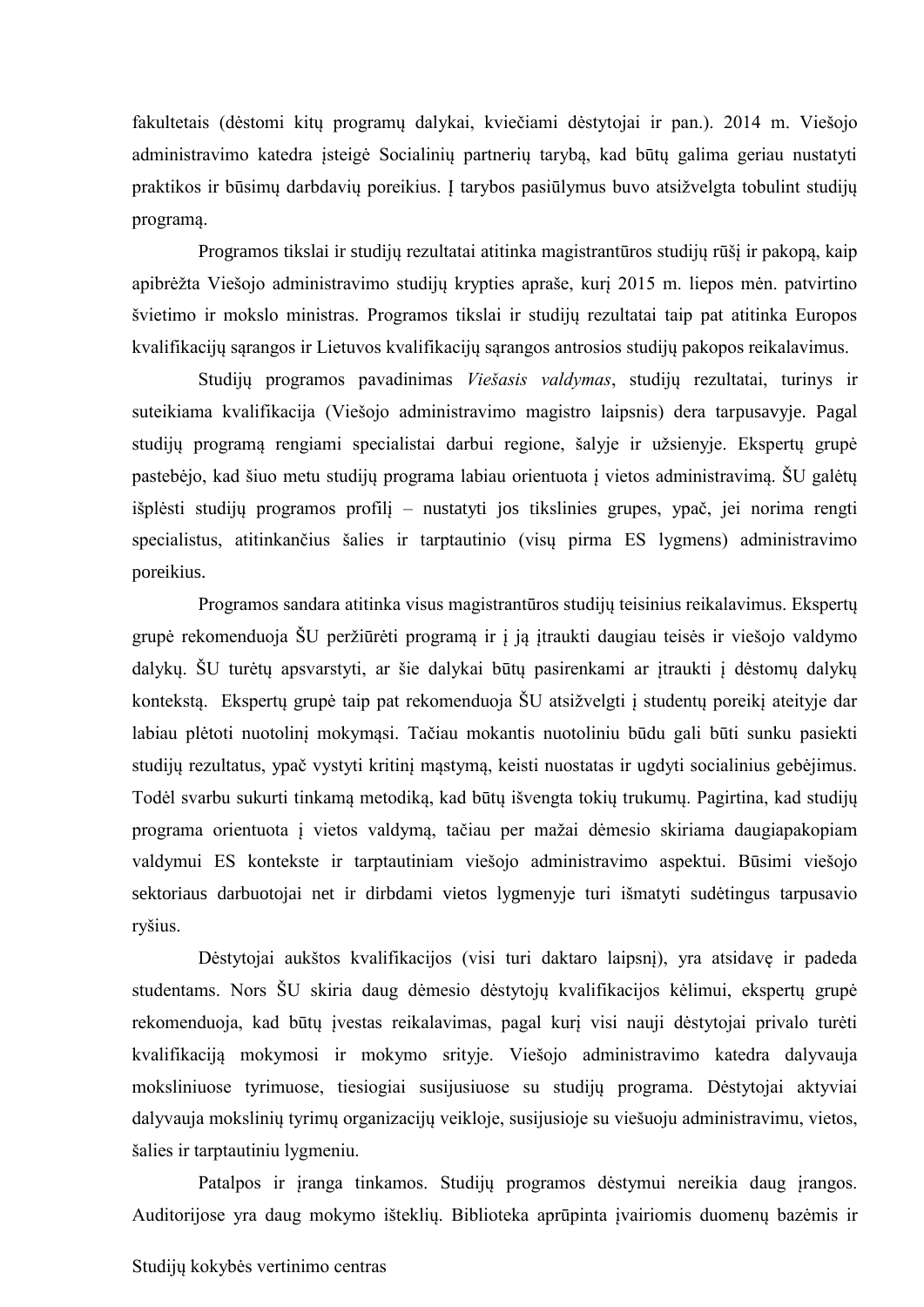elektroniniais žurnalais. Studentai šiais ištekliais gali naudotis iš namų. Biblioteka prieinama visuomenei. Joje susitinka skirtingų kartų atstovai, universiteto bendruomenė ir vietos gyventojai. Ekspertų grupė buvo maloniai nustebinta sužinojusi, kad bibliotekoje teikiama vaikų priežiūros paslauga. Bibliotekos įranga taip pat atitinka naujausių prieigos galimybių reikalavimus.

Nustatytų praktikos vietų nėra, nes dauguma studentų dirba viešajame sektoriuje arba yra įgiję šios srities bakalauro laipsnį. Tačiau ŠU turėtų užtikrinti praktikos vietas mažumai studentų, kurie nėra dirbę viešojo administravimo srityje. Dėl praktikos galima būtų susitarti su socialiniais partneriais.

Priėmimo reikalavimai pagrįsti. ŠU taip pat turėtų užtikrinti, kad visi studentai bent dalį paskaitų lankytų pagrindiniuose universiteto rūmuose ir galėtų bendrauti su dėstytojais ir kitais studentais. Studentai nedalyvauja judumo programose (kadangi dirba). Reikėtų ieškoti būdų, kaip skatinti dalyvavimą judumo programose. Galbūt reikėtų rengti stažuotes užsienyje.

Imamasi priemonių studijų programos vadybai gerinti. Nuolat rengiamos apklausos siekiant sužinoti studentų nuomonę. Taip pat rengiamos socialinių partnerių apklausos. Studentai ir socialiniai partneriai dalyvauja programos tobulinimo procese. Ekspertų grupės nuomone, socialiniai partneriai galėtų dar labiau didinti programos žinomumą, kad būtų pritraukta daugiau norinčių studijuoti ir padėti darbo patirties neturintiems studentams ją įgyti.

<...>

## **III. REKOMENDACIJOS**

- 1. Apsvarstyti galimybę įtraukti papildomus dalykus, pavyzdžiui, *teisę* ir kitus viešojo administravimo dalykus – *viešuosius pirkimus* ir *projektų valdymą*.
- 2. ŠU turi atsižvelgti į studentų pageidavimą ateityje dar labiau plėtoti nuotolinį mokymąsi. Tačiau mokantis nuotoliniu būdu gali būti sunku pasiekti studijų rezultatus, ypač vystyti kritinį mąstymą, keisti nuostatas ir ugdyti socialinius gebėjimus. Todėl svarbu sukurti tinkamą metodiką, kad būtų išvengta tokių trūkumų.
- 3. Patartina nustatyti reikalavimus dėl paskaitų lankymo.
- 4. Reikalauti, kad visi nauji dėstytojai turi būti įgiję kvalifikaciją mokymo ir mokymosi bei vertinimo ir nuotolinio mokymosi srityje.
- 5. ŠU turėtų dirbti lanksčiau suteikti ištęstinių studijų studentams galimybę studijuoti ilgiau nei dvejus metus.
- 6. Užtikrinti, kad studentai, kurie nedirba viešajame sektoriuje, įgytų patirties viešojo administravimo srityje (rengti stažuotes).